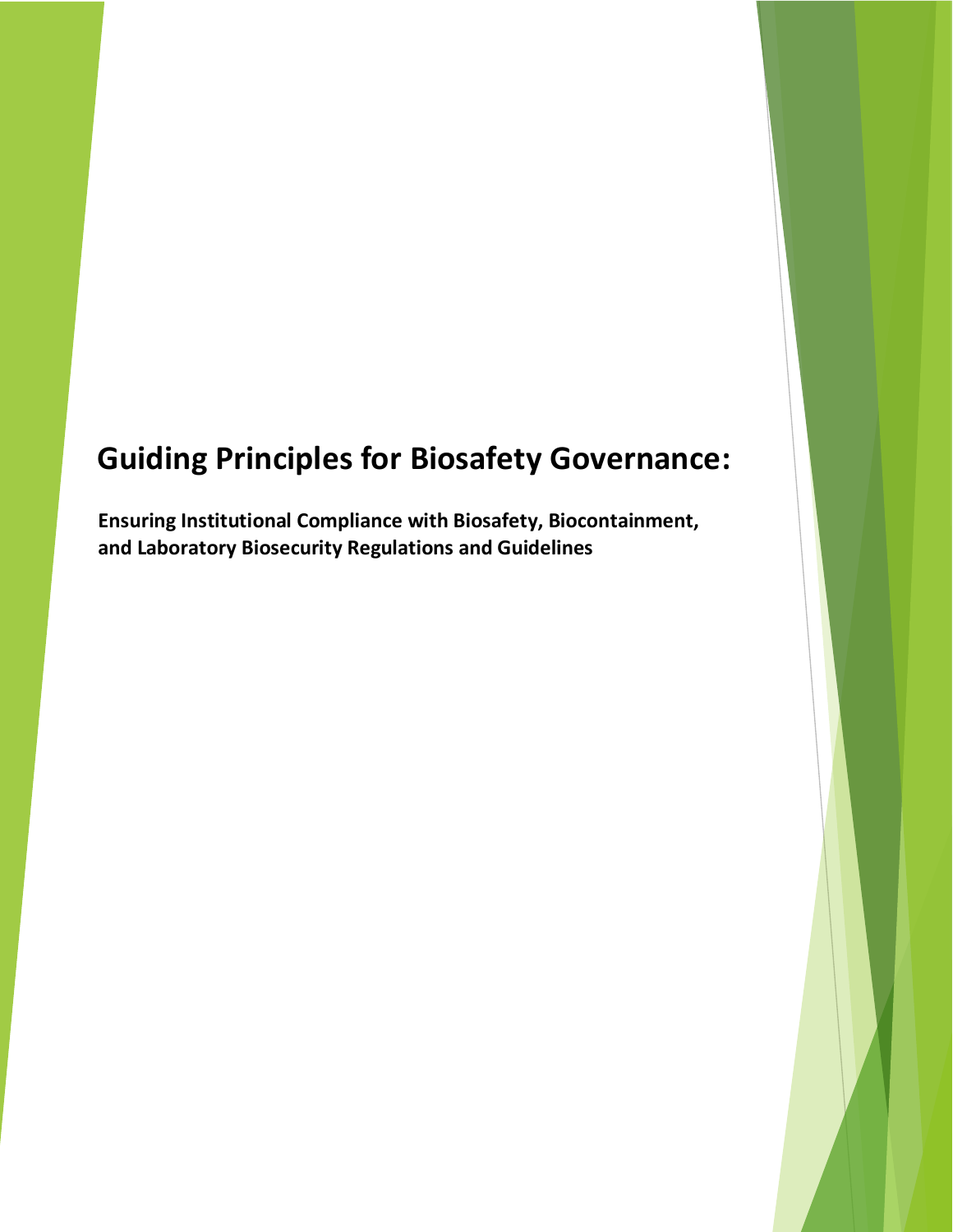**Guiding Principles for Biosafety Governance: Ensuring Institutional Compliance with Biosafety, Biocontainment, and Laboratory Biosecurity Regulations and Guidelines**

**Prepared on behalf of the Federal Experts Security Advisory Panel September 2017 (Revised October 2017)**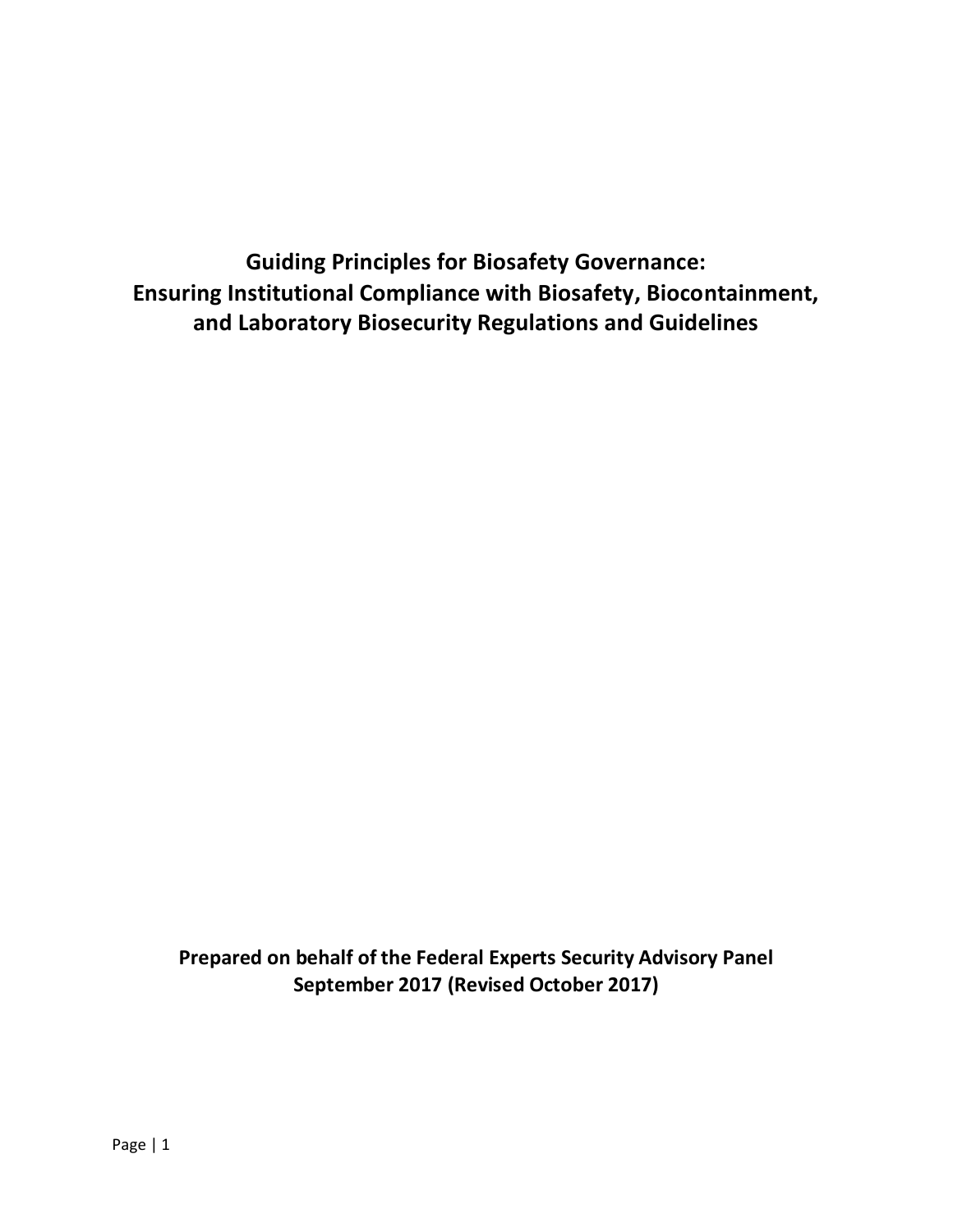# **Guiding Principles for Biosafety Governance: Ensuring Institutional Compliance with Biosafety, Biocontainment, and Laboratory Biosecurity Regulations and Guidelines**

## **A. Introduction**

In July 2010, the Federal Experts Security Advisory Panel (FESAP) was established by [Executive](https://www.gpo.gov/fdsys/pkg/FR-2010-07-08/pdf/2010-16864.pdf)  Order  $13546<sup>1</sup>$  $13546<sup>1</sup>$  to provide recommendations related to the security of biological select agents and toxins (BSAT) to the Secretaries of Health and Human Services and Agriculture and the Attorney General. In July 2014, the FESAP was re-chartered to evaluate approaches to enhance biosafety and biosecurity in the United States.

In response to incidents involving BSAT that raised safety and security issues, in September 2014, the White House National Security Council (NSC) tasked the FESAP to 1) identify needs and gaps and make recommendations to optimize biosafety, biosecurity, oversight, and inventory management and control for BSAT; 2) identify actions and any regulatory changes to improve biosafety and biosecurity; and 3) identify an approach to determine the appropriate number of high-containment U.S. laboratories required to possess, use, or transfer BSAT. Recommendations were finalized in the [Report of the Federal Experts Security Advisory](http://www.phe.gov/Preparedness/legal/boards/fesap/Pages/default.aspx) Panel dated December [2](#page-2-1)014<sup>2</sup>. The United States Government (USG) has <u>[developed a](http://www.phe.gov/s3/Documents/fesap-ftac-ip.pdf) plan</u><sup>[3](#page-2-2)</sup> to implement the FESAP's recommended actions with the expectation that implementing the recommended actions will strengthen biosafety and biosecurity practices and oversight activities.

FESAP Recommendation  $1.2<sup>4</sup>$  $1.2<sup>4</sup>$  $1.2<sup>4</sup>$  was to require that all research institutions, in which human, plant, and/or animal infectious agents and toxins research is conducted, have an appropriate organizational and governance structure to ensure compliance with biosafety, biocontainment, and laboratory biosecurity regulations and guidelines. Given the importance of ensuring institutions have robust and comprehensive governance structures in place for the oversight of biosafety and biosecurity, the USG has developed the following guidance document on biosafety and biosecurity governance. This document provides a number of guiding principles and best practices for ensuring institutions have appropriate organizational and governance structures in place to ensure compliance with biosafety, biocontainment, and laboratory biosecurity regulations and guidelines.This document also provides an overview of the Federal regulations, requirements, and guidelines that pertain to biosafety and biosecurity in the U.S. and a description of some of the voluntary laboratory accreditation systems and other standards that relate to, or incorporate, biosafety and biosecurity oversight. Finally, this

<span id="page-2-0"></span> $^{\rm 1}$  https://www.gpo.gov/fdsys/pkg/FR-2010-07-08/pdf/2010-16864.pdf

<span id="page-2-1"></span><sup>&</sup>lt;sup>2</sup> http://www.phe.gov/Preparedness/legal/boards/fesap/Pages/default.aspx<br><sup>3</sup> http://www.phe.gov/c2/Desuments/fasen.ftes.in.ndf

<span id="page-2-2"></span>http://www.phe.gov/s3/Documents/fesap-ftac-ip.pdf

<span id="page-2-3"></span><sup>4</sup> http://www.phe.gov/s3/Documents/fesap.pdf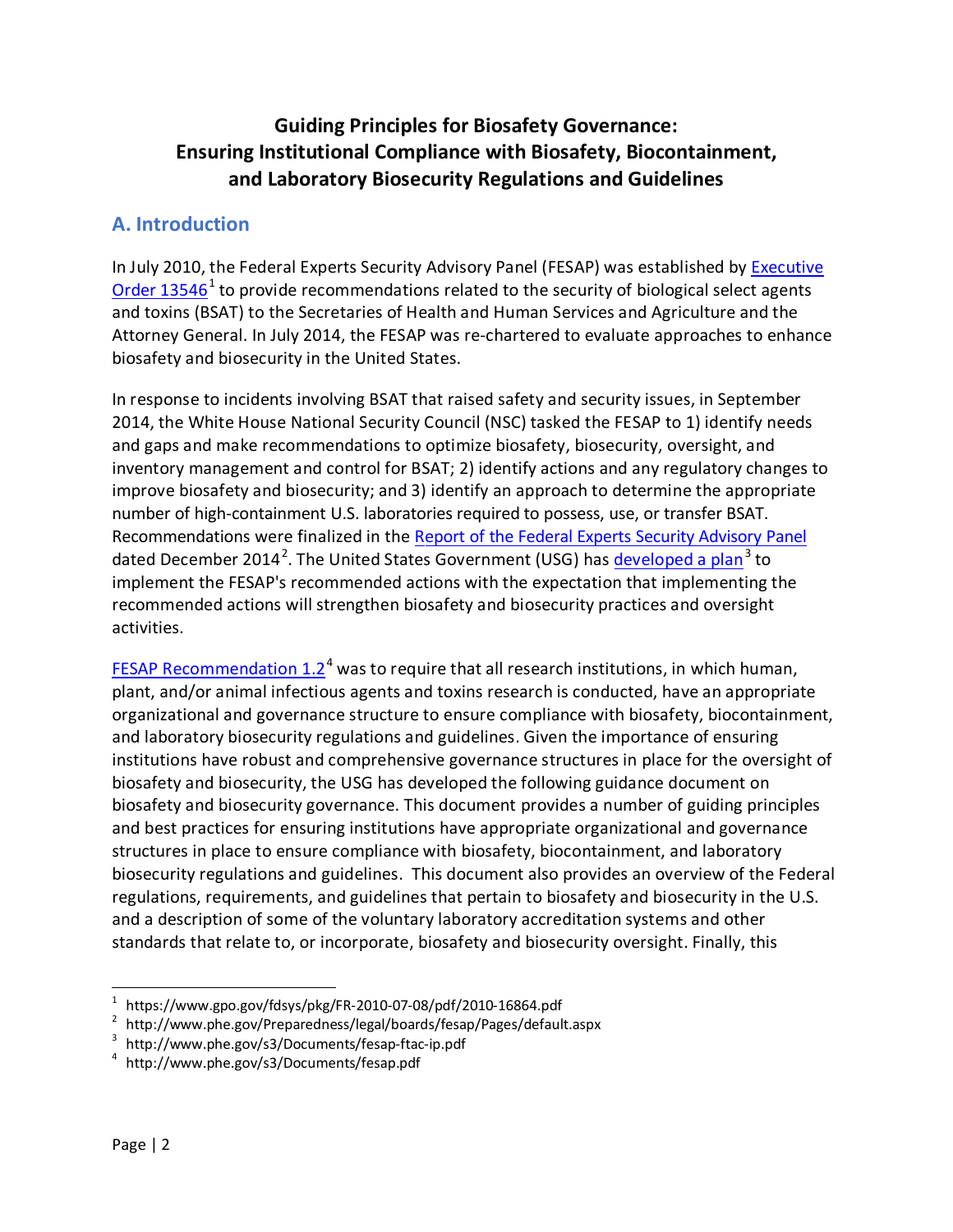document provides a description of the biosafety and biosecurity oversight frameworks that are in place at the institutional level for ensuring compliance with federal requirements and guidelines.

# **B. Biosafety, Biocontainment and Biosecurity Governance Structure in the U.S.**

The United States has a comprehensive biosafety, biocontainment, and biosecurity oversight system designed to protect laboratory workers, public health, agriculture, the environment, and national security. Biosafety and biocontainment oversight rests on a foundation of federal regulations, guidelines, and policies and is provided at multiple levels (See Figure 1). Oversight of day to day research activities is largely a responsibility of the institutions and the investigators conducting the research with direct biosafety oversight being implemented at the local level.



#### **Figure 1 – Biosafety and Biosecurity Oversight Framework**

**Figure 1.** Biosafety and biocontainment oversight rests on a foundation of federal regulations, guidelines, and policies from which multiple levels of oversight are built.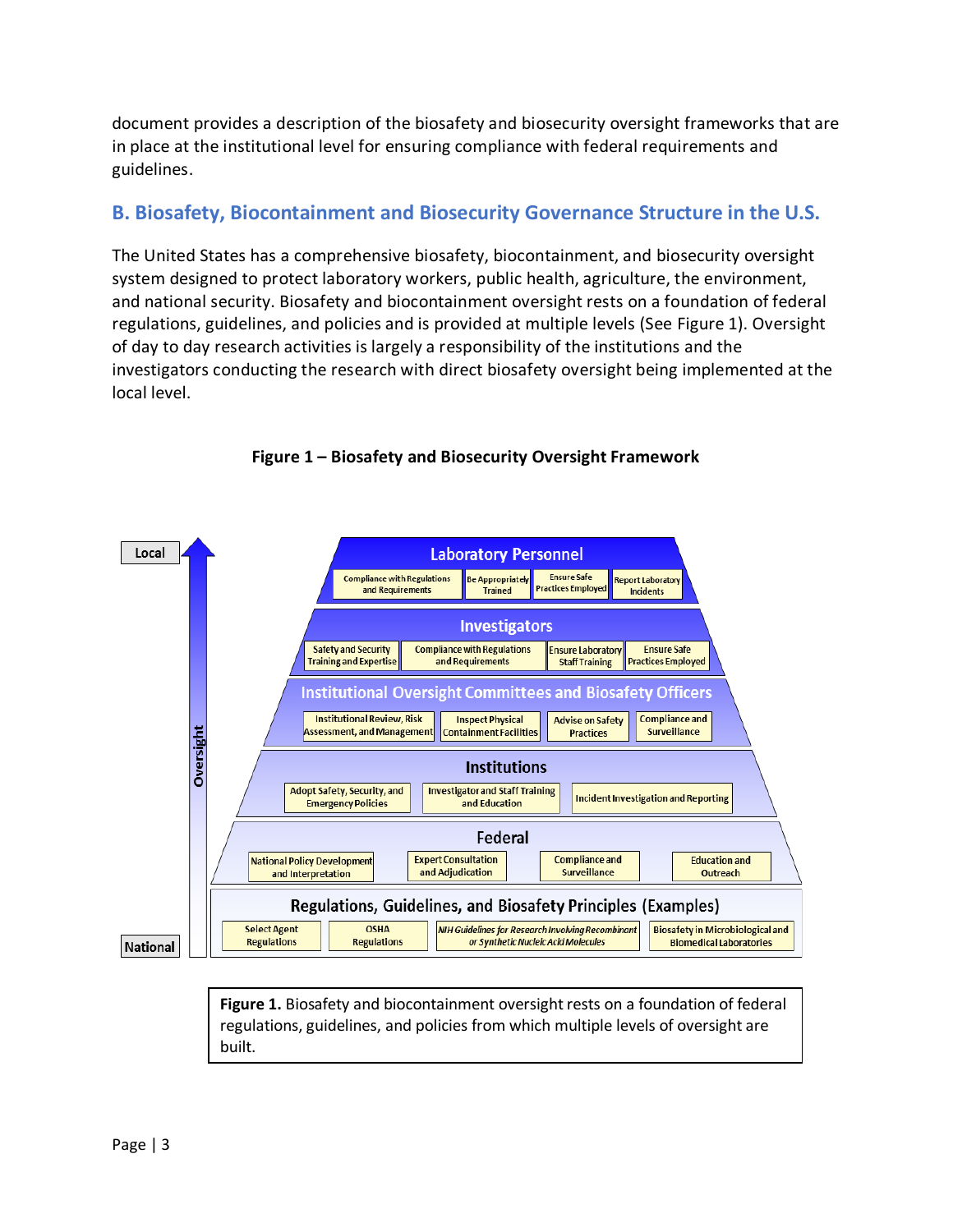# **C. Guiding Principles and Best Practices for Ensuring Institutions Have an Appropriate Organizational and Governance Structure to Ensure Compliance with Biosafety, Biocontainment, and Laboratory Biosecurity Regulations and Guidelines**

To assist institutions in ensuring compliance with federal requirements and fostering a culture of responsibility for biosafety and biosecurity, the following guiding principles and best practices are offered for consideration. These principles and practices are intended to promote robust programs of oversight and to ensure that all those at the institution who are conducting or overseeing life sciences research are aware of their responsibilities for compliance with biosafety and biosecurity requirements and the importance of upholding a strong culture of biosafety, biosecurity, and responsible conduct within the research community.

**Establish formal, written policies and standard operating procedures for biosafety and biosecurity oversight to ensure compliance with Federal regulations and guidelines. Review these policies and standard operating procedures frequently.**

Comprehensive written policies and standard operating procedures (SOPs) that have performance expectations clearly stated are key to ensuring that responsibilities and duties are fulfilled consistently. SOPs can also facilitate successful training. Policies and SOPs should be living documents that are reviewed and updated frequently to ensure they remain current and relevant, and address compliance with all applicable requirements and standards.

**Articulate the roles and responsibilities of all individuals conducting or overseeing life sciences research for ensuring compliance with biosafety and biosecurity requirements, including senior administrators, oversight committees, principal investigators, laboratory personnel and students.**

It is important to clearly state that all relevant individuals at the institution have a role and responsibility for ensuring adherence to biosafety and biosecurity requirements and standards.

**Conduct regular assessments of committees, offices, and departments with responsibilities for biosafety and biosecurity oversight to assess their function and strengthen their performance when necessary.**

Periodic self-assessment is an important component of maintaining the quality of institutional programs of biosafety and biosecurity. Institutions should frequently assess the performance of compliance committees and departments and offices that have responsibilities for implementing and overseeing biosafety and biosecurity policies to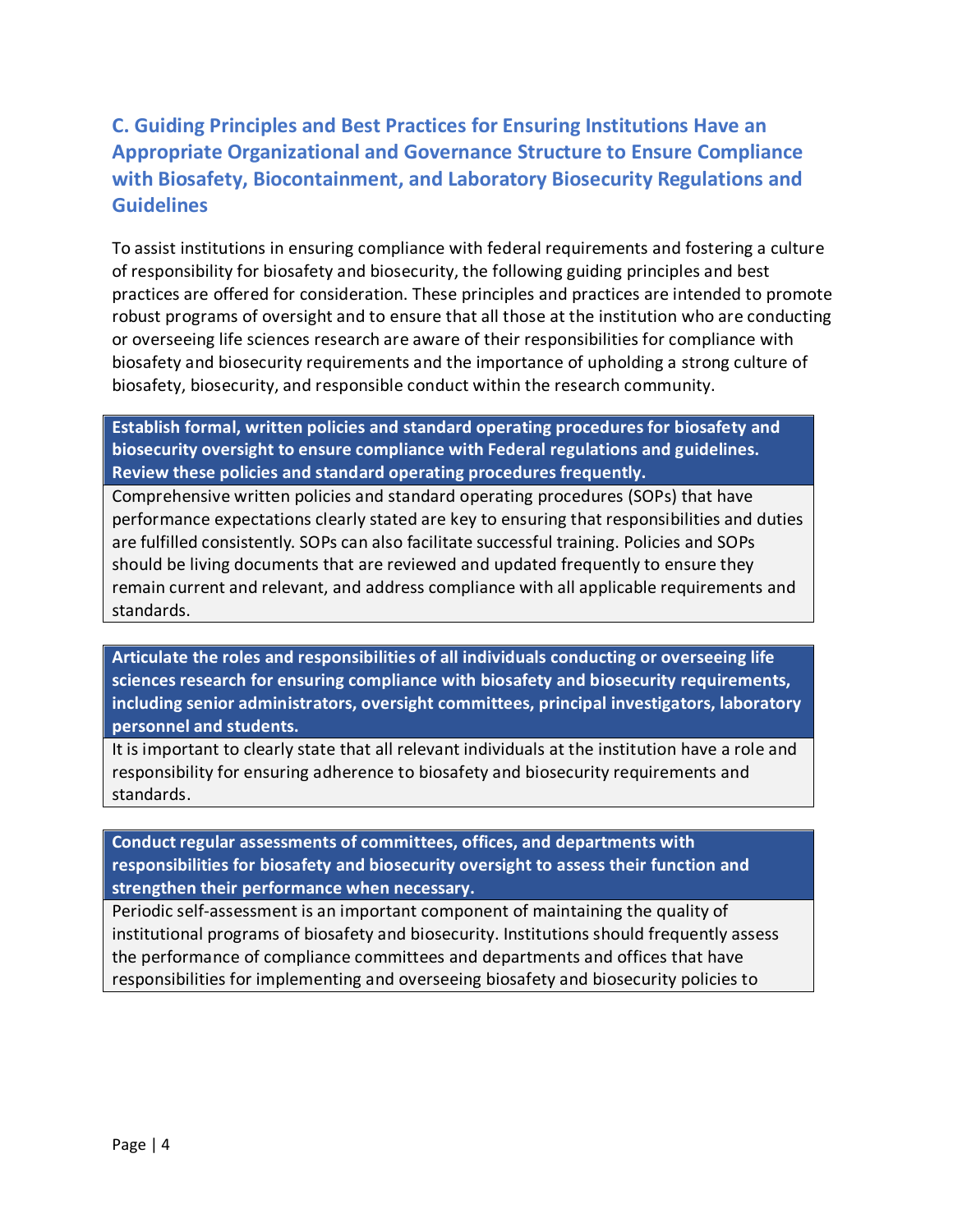ensure they are functioning optimally. An IBC Self-Assessment Tool is available on the [NIH](https://osp.od.nih.gov/biotechnology/nih-guidelines/)  [Office of Science Policy website](https://osp.od.nih.gov/biotechnology/nih-guidelines/)<sup>[5](#page-5-0)</sup>. There should also be formal systems for performance evaluation, benchmarking, and reporting to institutional leadership.

#### **Coordinate activities among committees, departments, offices, and staff with biosafety and biosecurity oversight and compliance responsibilities.**

Coordination and collaboration among entities responsible for biosafety and biosecurity oversight can help to promote compliance. While the purview and specific responsibilities of research oversight committees are generally distinct, they often overlap in the research they oversee. For example the Institutional Biosafety Committee (IBC) and Institutional Animal Care and Use Committee (IACUC) both review and approve research with animals and biohazards associated with animal research. Strategies for coordination may include having common members on committees, strong lines of communication between departments and staff supporting various compliance activities, joint databases, and coordinated protocol reviews.

#### **Ensure the institution has a robust mandatory training program for all personnel working with biohazardous materials.**

Training programs should not only cover the requirements articulated in federal biosafety and biosecurity regulations and guidelines, but also aim to promote and enhance a culture of safety within the community. Training programs ideally consider not only provision of information (e.g. classroom presentations) but hands-on learning, mentorship, and (ideally independent) performance verification.

#### **Ensure senior leadership is engaged with respect to institutional biosafety and biosecurity oversight and compliance functions.**

Promoting a safety and security culture involves both top-down and bottom-up approaches. It is vital that the highest levels of institutional leadership convey their commitment to safety and security and their importance to the institution.

#### **Ensure appropriate resources are devoted to biosafety and biosecurity oversight and compliance activities at the institution.**

Senior institutional officials should commit to providing adequate support (material and staffing, capital planning for facilities maintenance or enhancement, etc.) to ensure the operational aspects of the biosafety and biosecurity programs can function optimally. Needs should be periodically evaluated to ensure that all biosafety and biosecurity program elements (inspections, training, safety equipment maintenance, facilities performance, etc.) have the necessary resources.

 $\overline{a}$ 

<span id="page-5-0"></span><sup>5</sup> https://osp.od.nih.gov/biotechnology/nih-guidelines/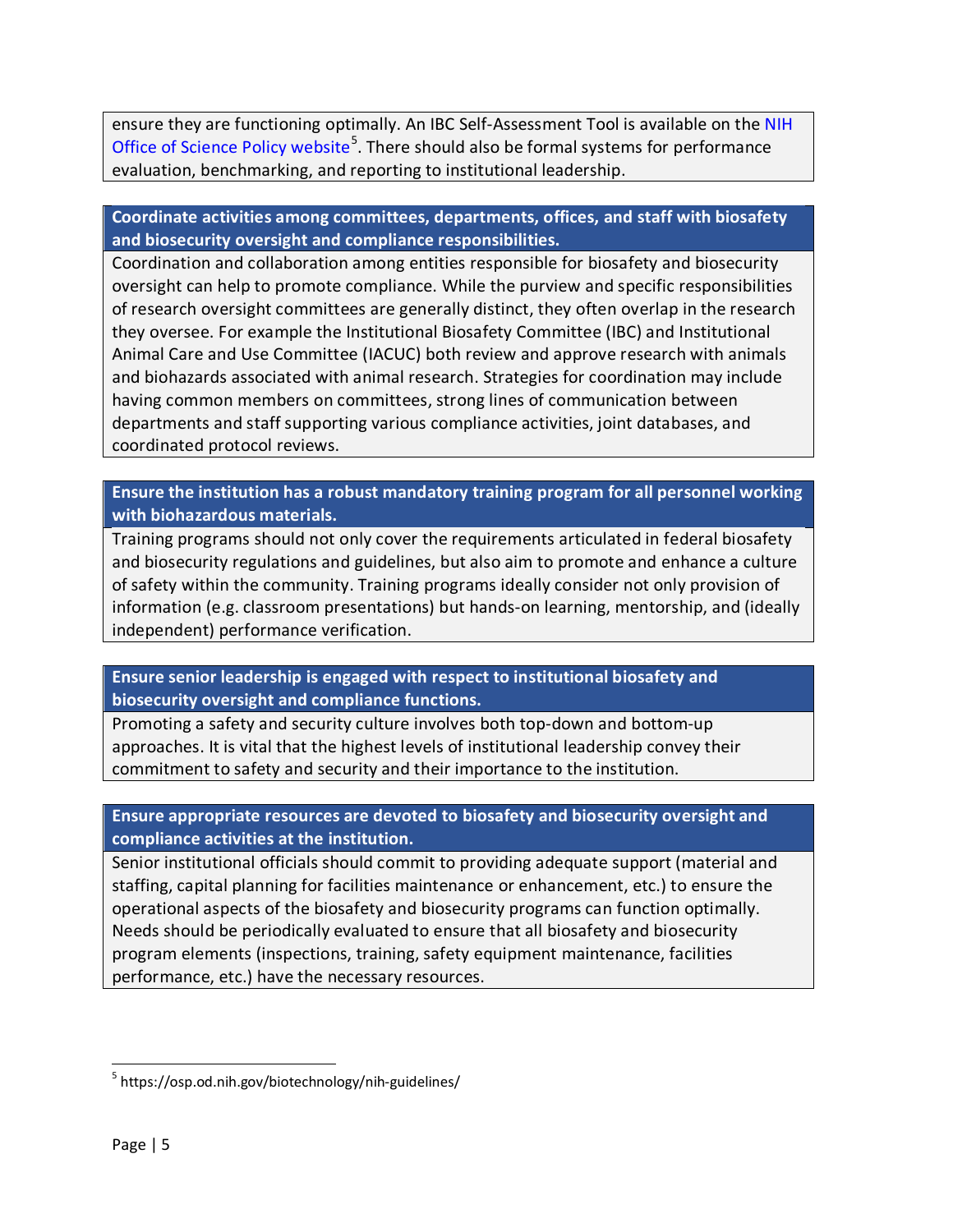**Promote transparency regarding institutional biosafety and biosecurity oversight.**

Transparency should be promoted within the institution to clearly articulate to the members of the research community their responsibilities and the expectations that the institution regarding compliance with biosafety and biosecurity requirements. The institution should also be transparent to the external community about its oversight systems and safety culture. This will ensure the institution is publically accountable and also promotes public trust in the safety of the research enterprise.

#### **Foster a culture of responsibility regarding biosafety and biosecurity among all personnel overseeing or conducting work with biohazardous materials at the institution.**

The institution should foster a culture of responsibility within the research community by educating and raising awareness about the importance of biosafety and biosecurity, and clearly stating institutional expectations for behaviors that promote biosafety and biosecurity. Biosafety and biosecurity should be core institutional values championed by institutional leadership and be seen as an important component of responsible conduct of research.

# **D. Federal Biosafety and Biosecurity Regulations and Guidelines**

The federal regulations that pertain most directly to biosafety and biosecurity oversight at laboratories in the U.S. are the Select Agent Regulations (SAR), Occupational Health and Safety Administration (OSHA) regulations, and the permitting regulations of the United States Department of Agriculture (USDA) and the Centers for Disease Control and Prevention (CDC). Other regulations include the Department of Transportation (DOT) regulations for shipping biological materials and the Department of Commerce (DOC) regulations related to export control. A number of other policies and guidelines also articulate requirements for biosafety and biosecurity oversight at institutions conducting research with biological materials.

#### **1. Policies and Guidelines on the Conduct of Research**

#### *National Institutes of Health (NIH) Guidelines for Research Involving Recombinant or Synthetic Nucleic Acid Molecules [\(NIH Guidelines\)](https://osp.od.nih.gov/wp-content/uploads/2013/06/NIH_Guidelines.pdf)* **[6](#page-6-0)**

The *NIH Guidelines*, administered by the NIH Office of Science Policy (OSP), specify scientificallybased practices for the safe construct and handling of recombinant or synthetic nucleic acid molecules, and cells, organisms and viruses containing such molecules. The *NIH Guidelines* also include information on biosafety and biocontainment requirements for human subjects, animals, and insects participating or used in research involving recombinant/synthetic organisms. Institutions subject to the *NIH Guidelines* must establish and implement policies that provide for the safe conduct of research, and ensure compliance with the *NIH Guidelines*. The *NIH Guidelines* also articulate the responsibilities of institutions, investigators, and Institutional Biosafety Committees (IBCs) for biosafety oversight.

<span id="page-6-0"></span> $6$  https://osp.od.nih.gov/wp-content/uploads/2013/06/NIH\_Guidelines.pdf  $\ddot{\phantom{0}}$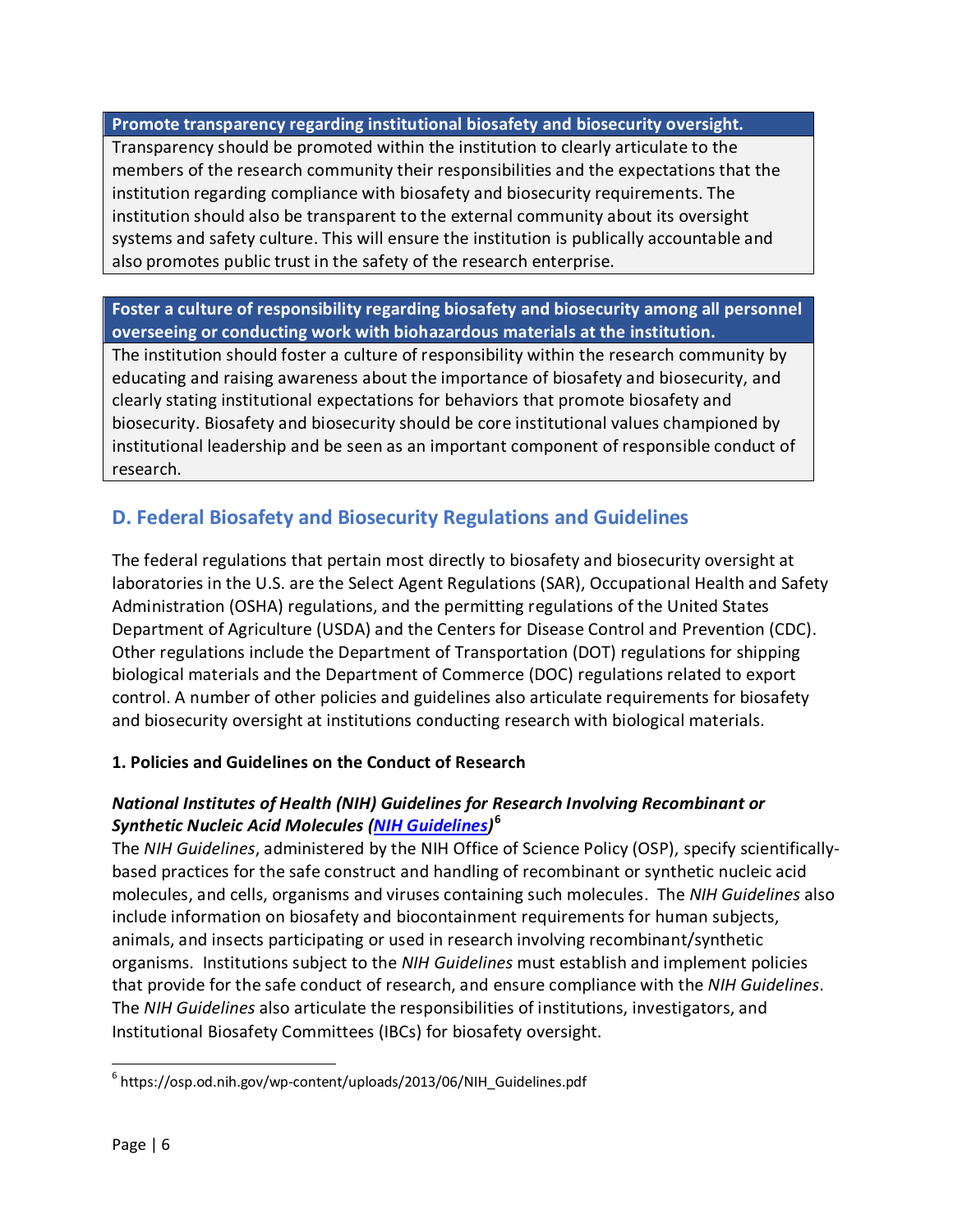The IBCs are the locus of oversight for the research subject to the *NIH Guidelines* at the institutional level and have responsibilities including:

- Reviewing and approving research with recombinant or synthetic nucleic acid molecules
- Assessing the facilities, procedures and practices, and appropriate biosafety containment levels for the research
- Periodically reviewing research to ensure compliance with biosafety requirements
- Ensuring appropriate training for laboratory personnel
- Implementing health surveillance programs as necessary
- Adopting emergency plans addressing accidents and incidents such as spills and personnel contamination

The *NIH Guidelines* are a term and condition of funding for all institutions that receive any support for recombinant or synthetic nucleic acid molecule research from the NIH. Some other federal agencies may also require compliance with the *NIH Guidelines* as a term and condition of their own funding.

#### **[Recommended Policy Guidance for Departmental Development of Review Mechanism for](https://www.phe.gov/s3/dualuse/Documents/P3CO-FinalGuidanceStatement.pdf)  [Potential Pandemic Pathogen Care and Oversight](https://www.phe.gov/s3/dualuse/Documents/P3CO-FinalGuidanceStatement.pdf)[7](#page-7-0)**

The Office of Science and Technology Policy (OSTP) has issued guidance to Federal departments and agencies for the establishment of review and reporting processes to inform federal funding decisions and strengthen oversight for proposed research that may be anticipated to create, transfer, or use enhanced potential pandemic pathogens. The policy guidance instructs Federal departments and agencies to adopt an appropriate review and oversight mechanism in order to consider conducting or funding such research.

#### **United States Government Policies on Life Sciences Dual Use Research of Concern**

Despite the value and benefits of life science research to public health and safety, certain types of research conducted for legitimate purposes can be utilized for both benevolent and harmful purposes. Such research is called "dual use research." Dual use research of concern (DURC) is a subset of dual use research defined as life sciences research that, based on current understanding, can be reasonably anticipated to provide knowledge, information, products, or technologies that could be directly misapplied to pose a significant threat with broad potential consequences to public health and safety, agricultural crops and other plants, animals, the environment, materiel, or national security.

Recognizing the potential risks of DURC, the United States Government issued two complementary polices aimed at sharing responsibility between federal funders of life science research and the institutions who conduct such research. The policies call for establishing a mechanism to review life science research in order to identify DURC and, if necessary, developing risk mitigation strategies to reduce any potential risk of misuse.

<span id="page-7-0"></span><sup>&</sup>lt;sup>7</sup> https://www.phe.gov/s3/dualuse/Documents/P3CO-FinalGuidanceStatement.pdf  $\overline{a}$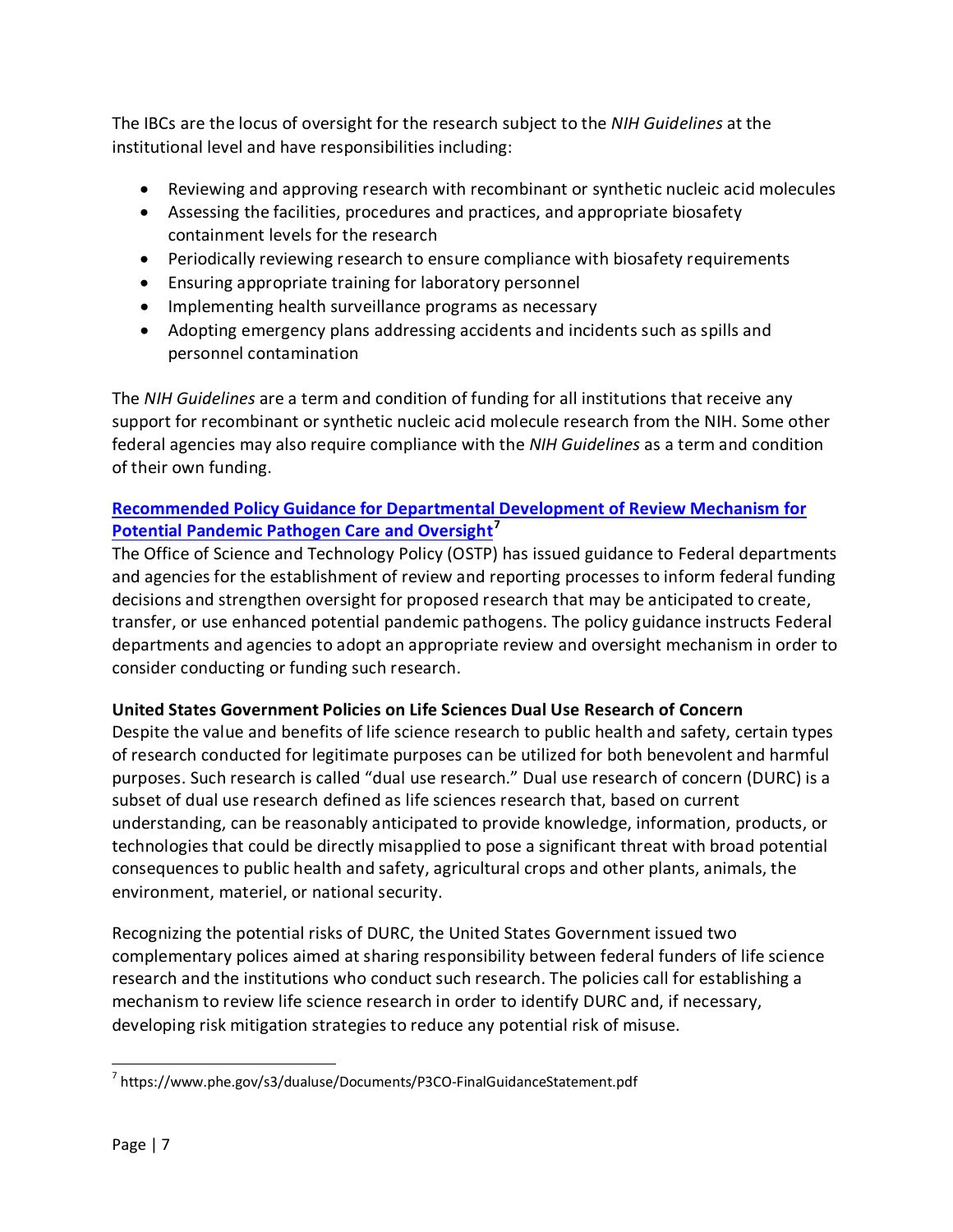#### **[The United States Government Policy for Oversight of Life Sciences Dual Use Research of](http://www.phe.gov/s3/dualuse/Pages/USGOversightPolicy.aspx)**

**[Concern](http://www.phe.gov/s3/dualuse/Pages/USGOversightPolicy.aspx)[8](#page-8-0)** sets forth a process of regular federal review of U.S. government-funded or conducted research and requires federal agencies that fund or conduct life sciences research to identify DURC and evaluate this research for possible risks, as well as benefits, and to ensure that risks are appropriately managed and benefits realized.

#### **[The United States Government Policy for Institutional Oversight of Life Sciences Dual Use](http://www.phe.gov/s3/dualuse/Pages/InstitutionalOversight.aspx)**

**[Research of Concern](http://www.phe.gov/s3/dualuse/Pages/InstitutionalOversight.aspx)[9](#page-8-1)** applies to institutions receiving federal funds that conduct or sponsor life sciences research with the agents or toxins listed in the policy. The policy requires institutions to establish an Institutional Review Entity (IRE) to review research for experiments that may involve DURC, to perform a risk/benefit analysis, and to implement appropriate risk mitigation measures.

#### **[Tools for the Identification, Assessment, Management, and Responsible Communication of](http://www.phe.gov/s3/dualuse/Pages/companion-guide.aspx)  [Dual Use Research of Concern](http://www.phe.gov/s3/dualuse/Pages/companion-guide.aspx)[10](#page-8-2)**

A companion guide to the United States Government Policy for Institutional Oversight of Life Sciences Dual Use Research of Concern, entitled *Tools for the Identification, Assessment, Management, and Responsible Communication of Dual Use Research of Concern*, was developed to assist institutions, investigators, and IREs in the development of policies and practices for the effective oversight of DURC and in the execution of some of the required steps for institutional review and oversight.

#### **2. Select Agent Regulations (SAR)**

#### **The U.S. Departments of Health and Human Services (HHS) and Agriculture (USDA) regulations for the possession, use, and transfer of select agents and toxins [\(42 CFR Part 73](http://www.ecfr.gov/cgi-bin/text-idx?tpl=/ecfrbrowse/Title42/42cfr73_main_02.tpl)[11,](#page-8-3) [7 CFR Part 331](http://www.ecfr.gov/cgi-bin/text-idx?tpl=/ecfrbrowse/Title07/7cfr331_main_02.tpl)[12](#page-8-4), and [9 CFR Part 121](http://www.ecfr.gov/cgi-bin/text-idx?tpl=/ecfrbrowse/Title09/9cfr121_main_02.tpl)[13\)](#page-8-5)**

The SAR cover the possession, use and transfer of certain biological agents and toxins that have the potential to pose a severe threat to public, animal or plant health or to animal or plant products. The authority for the SAR is the [Public Health Security and Bioterrorism Preparedness](https://www.gpo.gov/fdsys/pkg/PLAW-107publ188/pdf/PLAW-107publ188.pdf)  and Response Act of  $2002^{14}$ . The SAR require individuals or entities that possess, use, or transfer BSAT to register with either HHS or USDA under the FSAP.

All registered individuals and entities are required by the SAR to have a biosafety plan, a security plan, and an incidence response plan. The FSAP monitors compliance with the SAR through an inspection program. FSAP assessments allow inspectors to ensure that appropriate biosafety and security measures are in place, as well as ensure that laboratory workers are

<span id="page-8-0"></span> $^8$  http://www.phe.gov/s3/dualuse/Pages/USGOversightPolicy.aspx  $\ddot{\phantom{0}}$ 

<sup>9</sup> http://www.phe.gov/s3/dualuse/Pages/InstitutionalOversight.aspx

<span id="page-8-2"></span><span id="page-8-1"></span><sup>10</sup> http://www.phe.gov/s3/dualuse/Pages/companion-guide.aspx

<span id="page-8-3"></span><sup>&</sup>lt;sup>11</sup> http://www.ecfr.gov/cgi-bin/text-idx?tpl=/ecfrbrowse/Title42/42cfr73\_main\_02.tpl<br><sup>12</sup> http://www.ecfr.gov/cgi-bin/text-idx?tpl=/ecfrbrowse/Title07/7cfr331\_main\_02.tpl<br><sup>13</sup> http://www.ecfr.gov/cgi-bin/text-idx?tpl=/ec

<span id="page-8-4"></span>

<span id="page-8-6"></span><span id="page-8-5"></span><sup>14</sup> https://www.gpo.gov/fdsys/pkg/PLAW-107publ188/pdf/PLAW-107publ188.pdf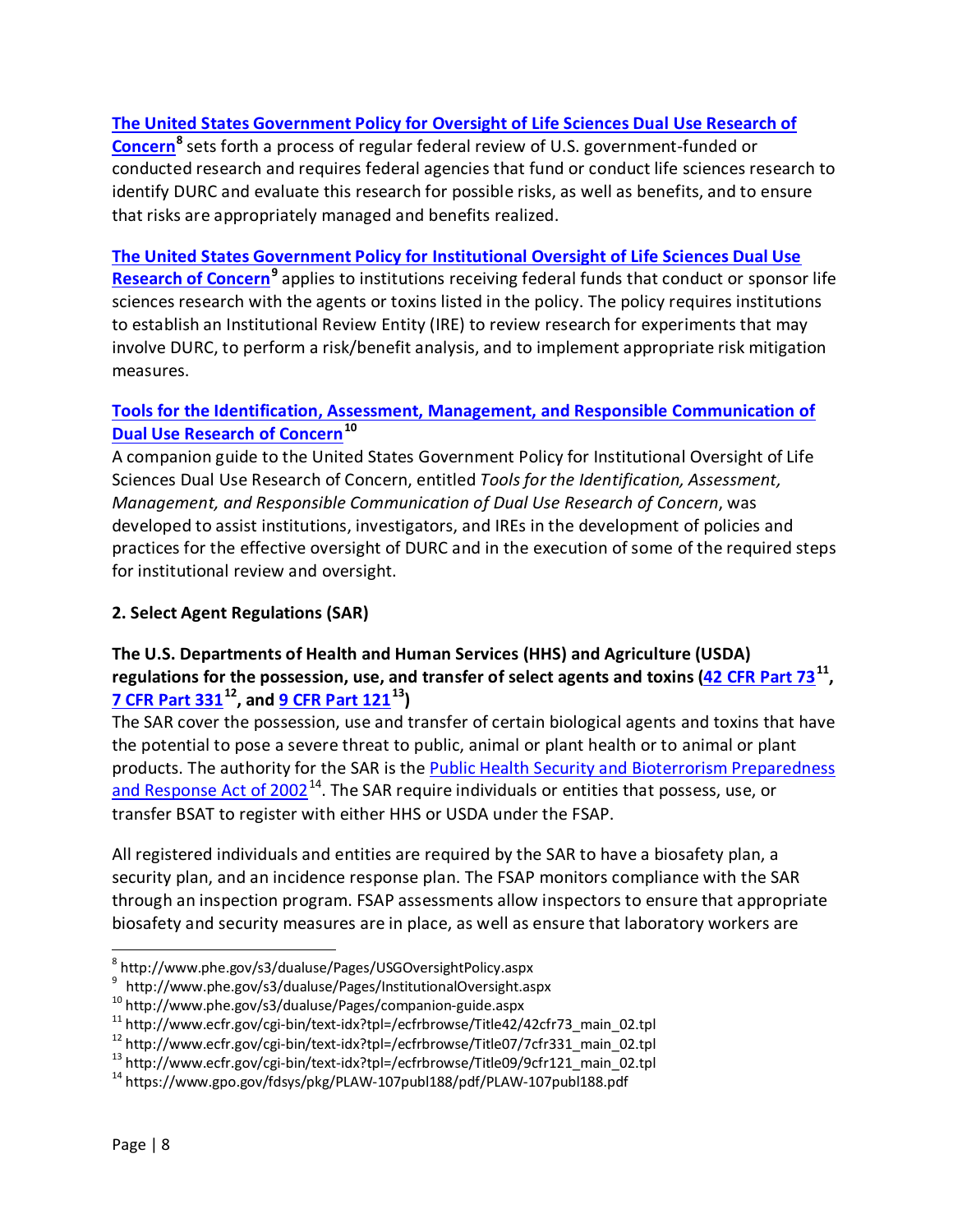adequately trained. The SAR also require the reporting of incidents of theft, loss and release of BSAT to the FSAP.

Individuals must undergo a security risk assessment (SRA) conducted by the Federal Bureau of Investigation (FBI) prior to being granted access to BSAT. Those individuals identified by the FBI as a "restricted person" are prohibited from access to BSAT (see 18 USC  $\S 175b^{15}$ ). This SRA is repeated every three years by the FBI. A subset of select agents and toxins have been designated as Tier 1 because these biological agents and toxins present the greatest risk of deliberate misuse with significant potential for mass casualties or devastating effect to the economy, critical infrastructure, or public confidence, and pose a severe threat to public health and safety. Individuals who will have access to Tier 1 BSAT are required to be enrolled in the entity's [suitability assessment program](https://www.selectagents.gov/resources/Suitability_Guidance.pdf)<sup>[16](#page-9-1)</sup> which includes a pre-access suitability assessment and an ongoing suitability assessment. The purpose of a pre-access assessment is to determine if an individual displays behaviors (as determined by the registered entity) that would increase the risk of a theft, loss, or release of a select agent or toxin. After suitability for working with select agents is determined though the initial pre-access suitability assessment, ongoing suitability assessments ensure that an approved individual maintains continued suitability for working with BSAT.

#### **3. Biosafety and Workplace Safety**

#### **[Biosafety in Microbiological and Biomedical Laboratories](https://www.cdc.gov/biosafety/publications/bmbl5/index.htm) [17](#page-9-2)**

Biosafety in Microbiological and Biomedical Laboratories (BMBL) is a guidance document developed by the CDC and the NIH. Currently in its fifth edition, the BMBL provides guidance on protecting laboratory workers and the public from exposure to infectious biological materials and regulated biological toxins that pose various levels of risk to human health, and the containment of biological hazards within the laboratory. The BMBL has become the code of practice, authoritative reference, and de facto standard of operations for U.S. laboratory biosafety and biocontainment principles, practices, and procedures. Adhering to the BMBL is a requirement for entities in receipt of funding from HHS for certain research grants and contracts, in accordance with  $42$  CFR  $52^{18}$  $52^{18}$  $52^{18}$ , Grants for Research Institutes. The Department of Homeland Security (DHS) also requires entities performing life sciences research that is conducted, funded, or sponsored by DHS to adopt and implement the latest edition of the BMBL, in accordance with its [Management Directive 066-02, Biosafety](https://www.dhs.gov/sites/default/files/publications/17_0713_Directive%20066-02_Rev%2001_Biosafety_0.pdf)<sup>19</sup>.

<span id="page-9-0"></span><sup>&</sup>lt;sup>15</sup> https://www.gpo.gov/fdsys/granule/USCODE-2002-title18/USCODE-2002-title18-partI-chap10-sec175b<br><sup>16</sup>https://www.selectagents.gov/resources/Suitability\_Guidance.pdf  $\overline{a}$ 

<span id="page-9-2"></span><span id="page-9-1"></span><sup>17</sup> https://www.cdc.gov/biosafety/publications/bmbl5/index.htm

<span id="page-9-3"></span><sup>&</sup>lt;sup>18</sup> https://www.ecfr.gov/cgi-bin/text-<br>idx?SID=09cc241267ac08a43e669fddddb006c6&mc=true&node=pt42.1.52&rgn=div5

<span id="page-9-4"></span><sup>&</sup>lt;sup>19</sup> https://www.dhs.gov/sites/default/files/publications/17\_0713\_Directive%20066-02\_Rev%2001\_Biosafety\_0.pdf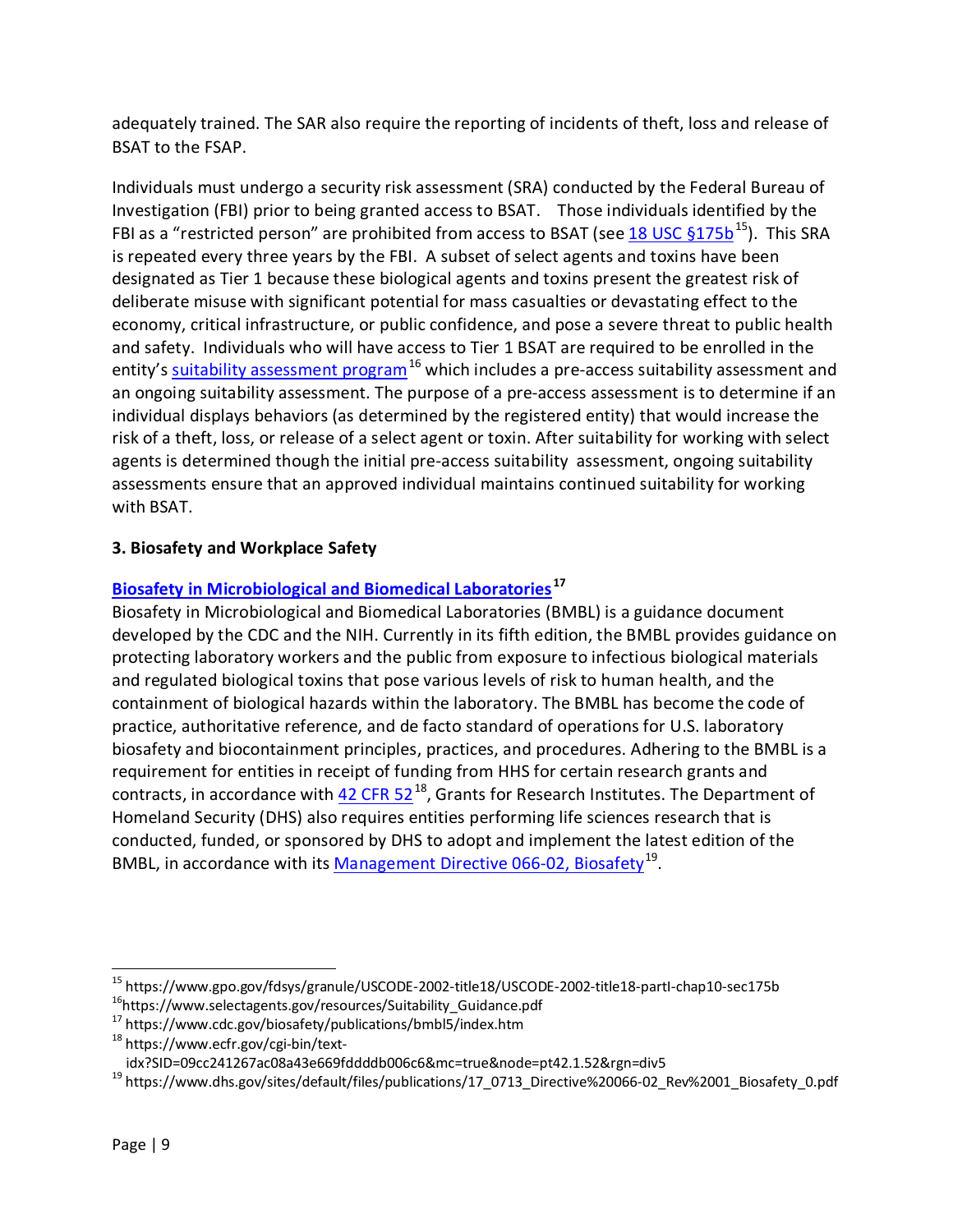#### **Occupational Safety and Health Administration Requirements**

With the Occupational Safety and Health (OSH) Act of 1970, Congress created OSHA to assure safe and healthful working conditions for working men and women, including by setting and enforcing standards. OSHA has oversight authority for the safety and health of workers in all workplaces that fall under its jurisdiction, including individuals who work with biological agents or toxins in containment facilities. Regulations promulgated to implement the OSH Act and protect worker safety and health include:

- **Bloodborne Pathogens standard [\(29 CFR 1910.1030](http://www.ecfr.gov/cgi-bin/text-idx?SID=46ad27b0a0312ec26d4908f47c082b67&mc=true&node=se29.6.1910_11030&rgn=div8)[20\)](#page-10-0)**
- **Personal Protective Equipment (PPE) standard [\(29 CFR 1910.132](http://www.ecfr.gov/cgi-bin/text-idx?rgn=div6&node=29:5.1.1.1.8.9)[21](#page-10-1))**
- **Eye and Face Protection standard [\(29 CFR 1910.133](https://www.ecfr.gov/cgi-bin/retrieveECFR?gp=1&SID=9d2df24790bd9574b7d239ccb1681187&ty=HTML&h=L&mc=true&n=pt29.5.1910&r=PART%23se29.5.1910_1133)[22](#page-10-2))**
- **Respiratory Protection Standard [\(29 CFR Part 1910.134](http://www.ecfr.gov/cgi-bin/text-idx?SID=6b29026a5dacdce605c7b3993a455e50&mc=true&node=se29.5.1910_1134&rgn=div8)[23](#page-10-3))**
- **Foot Protection standard [\(29 CFR 1910.136](https://www.ecfr.gov/cgi-bin/retrieveECFR?gp=1&SID=9d2df24790bd9574b7d239ccb1681187&ty=HTML&h=L&mc=true&n=pt29.5.1910&r=PART%23se29.5.1910_1136)[24](#page-10-4))**
- **Hand Protection standard [\(29 CFR 1910.138](https://www.ecfr.gov/cgi-bin/retrieveECFR?gp=1&SID=9d2df24790bd9574b7d239ccb1681187&ty=HTML&h=L&mc=true&n=pt29.5.1910&r=PART%23se29.5.1910_1138)[25](#page-10-5))**
- **Occupational Exposure to Hazardous Chemicals in Laboratories [\(29 CFR 1910.1450](https://www.ecfr.gov/cgi-bin/text-idx?SID=6bc767478e5dcda5d0a7ecdb91c13f6a&mc=true&node=se29.6.1910_11450&rgn=div8)[26\)](#page-10-6)**
- **Hazardous Waste Operations and Emergency Response (HAZWOPER) standard [\(29 CFR](https://www.ecfr.gov/cgi-bin/text-idx?node=29:5.1.1.1.8.8.33.14)  [1910.120](https://www.ecfr.gov/cgi-bin/text-idx?node=29:5.1.1.1.8.8.33.14)[27](#page-10-7) )**

Depending on the hazards present or reasonably anticipated to be present in the laboratory environment, these and other standards may apply.

Under the General Duty Clause, Section 5(a)(1) of the OSH Act, employers are required to provide their employees with a place of employment that is "free from recognized hazards that are causing or are likely to cause death or serious harm" to employees.

#### **4. Agricultural Regulations and Animal Care and Use Guidelines**

USDA Animal Plant Health Inspection Service (APHIS) Permitting Regulations [\(9 CFR 122](http://www.ecfr.gov/cgi-bin/text-idx?SID=ba7fca277d84a212d8d5de68ed94ea7a&node=9:1.0.1.5.59&rgn=div5)<sup>[28](#page-10-8)</sup>, 7 CFR  $330^{29}$  $330^{29}$  $330^{29}$  $330^{29}$  and  $340^{30}$  $340^{30}$  $340^{30}$ )

<span id="page-10-0"></span><sup>&</sup>lt;sup>20</sup> http://www.ecfr.gov/cgi-bin/text-idx?SID=46ad27b0a0312ec26d4908f47c082b67&mc=true&node= se29.6.1910\_11030&rgn=div8  $\ddot{\phantom{a}}$ 

<span id="page-10-1"></span><sup>21</sup> http://www.ecfr.gov/cgi-bin/text-idx?rgn=div6&node=29:5.1.1.1.8.9

<span id="page-10-2"></span><sup>&</sup>lt;sup>22</sup> https://www.ecfr.gov/cgi-bin/retrieveECFR?gp=1&SID=9d2df24790bd9574b7d239ccb1681187&ty=HTML& h=L&mc=true&n=pt29.5.1910&r=PART#se29.5.1910\_1133

<span id="page-10-3"></span><sup>23</sup> http://www.ecfr.gov/cgi-bin/text-idx?SID=6b29026a5dacdce605c7b3993a455e50&mc=true&node= se29.5.1910\_1134&rgn=div8

<span id="page-10-9"></span><span id="page-10-4"></span><sup>24</sup> https://www.ecfr.gov/cgi-bin/retrieveECFR?gp=1&SID=9d2df24790bd9574b7d239ccb1681187&ty=HTML &h=L&mc=true&n=pt29.5.1910&r=PART#se29.5.1910\_1136

<span id="page-10-10"></span><span id="page-10-5"></span><sup>25</sup> https://www.ecfr.gov/cgi-bin/retrieveECFR?gp=1&SID=9d2df24790bd9574b7d239ccb1681187&ty=HTML &h=L&mc=true&n=pt29.5.1910&r=PART#se29.5.1910\_1138

<span id="page-10-6"></span><sup>&</sup>lt;sup>26</sup> https://www.ecfr.gov/cgi-bin/textidx?SID=6bc767478e5dcda5d0a7ecdb91c13f6a&mc=true&node=se29.6.1910\_11450&rgn=div8

<span id="page-10-7"></span> $^{27}$  https://www.ecfr.gov/cgi-bin/text-idx?node=29:5.1.1.1.8.8.33.14

<span id="page-10-8"></span><sup>28</sup> http://www.ecfr.gov/cgi-bin/text-idx?SID=ba7fca277d84a212d8d5de68ed94ea7a&node=9:1.0.1.5.59&rgn=div5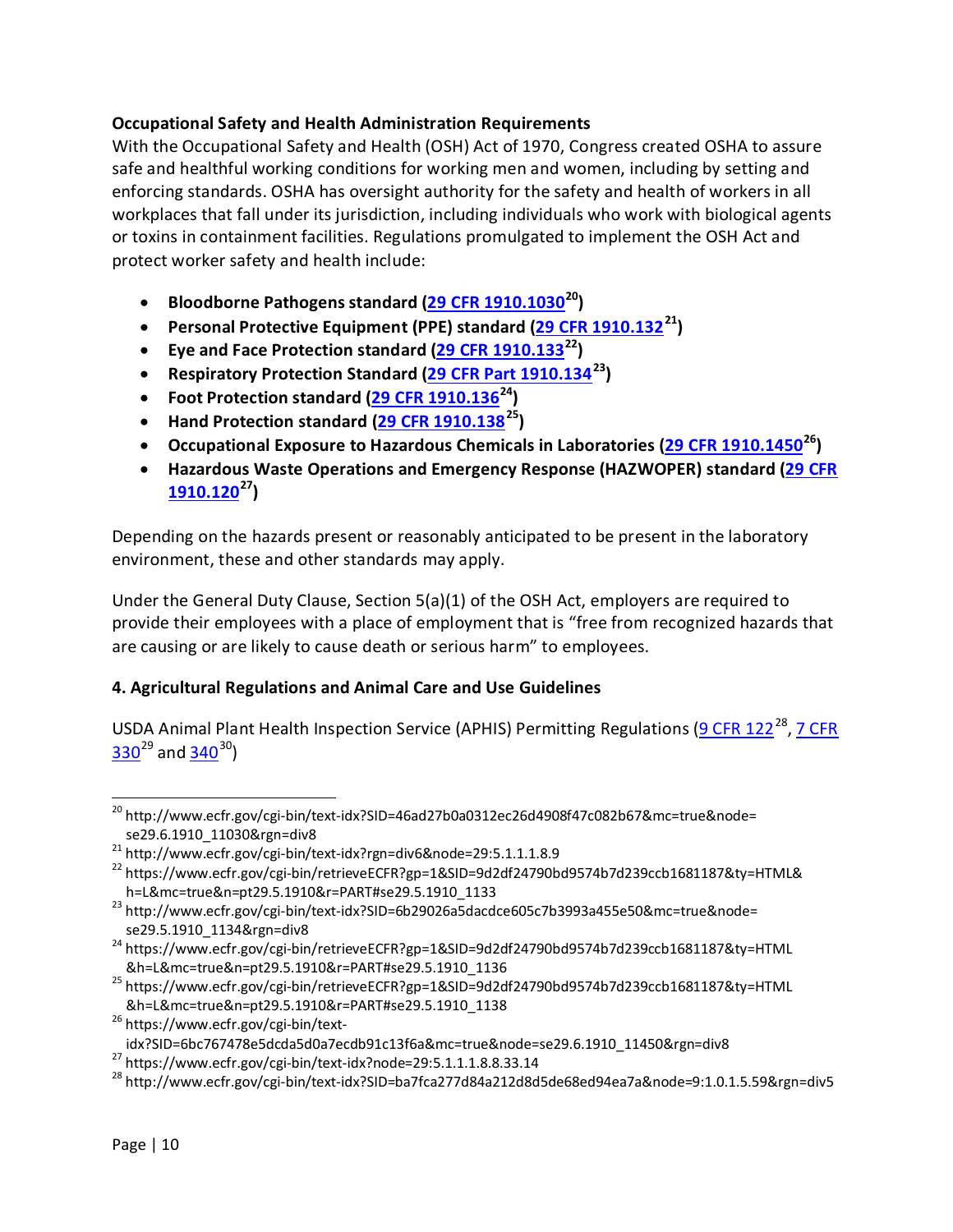Through its permitting system, APHIS regulates the transport and use of agents that are hazardous to agriculture including certain livestock, poultry, and crop pathogens. APHIS inspects facilities to ensure they provide adequate containment of regulated agricultural agents.

#### **[Guide for the Care and Use of Laboratory](https://grants.nih.gov/grants/olaw/Guide-for-the-Care-and-use-of-laboratory-animals.pdf) Animals[31](#page-11-0)**

Institutions receiving funding through the Public Health Service (PHS) or National Science Foundation (NSF) are required to establish an assurance with the NIH Office of Laboratory Animal [Welfare](http://grants.nih.gov/grants/olaw/olaw.htm)<sup>[32](#page-11-1)</sup> (OLAW) and comply with PHS Policy on Humane Care and Use of Laboratory Animals, through standards articulated in the National Research Council's publication titled "Guide for the Care and Use of Laboratory Animals,"  $8<sup>th</sup>$  edition. Sections of the Guide specifically address expectations for institutional occupational health programs and animal biosecurity and hazardous agent containment, including biological agents.

#### **[Arthropod Containment Guidelines](https://www.cdc.gov/biosafety/publications/bmbl5/bmbl5_appendixe.pdf%23x2013;%20Arthropod%20Containment%20Guidelines%20(ACG)%20%5BPDF%20-%20207%20KB%5D%3C/a%3E) [33](#page-11-2)**

Referenced in Appendix E of the BMBL, the Arthropod Containment Guidelines (ACG) were developed by members of the American Committee on Medical Entomology (ACME), a subcommittee of the American Society of Tropical Medicine and Hygiene (ASTMH). Risk assessment principles for research on arthropods of public health importance are outlined for the IBC to establish an appropriate arthropod containment level (ACL 1-4). For each ACL, guidance is provided for standard practices, special practices, safety equipment and facilities.

#### **5. Environmental Regulations**

#### **[Resource Conservation and Recovery Act](https://www.epa.gov/laws-regulations/summary-resource-conservation-and-recovery-act)[34](#page-11-3)**

The Resource Conservation and Recovery Act (RCRA) requires that all wastes be managed in a manner which minimizes harm to human health and the environment. Many states are authorized or approved to administer the RCRA programs and to ensure compliance, and states may regulate solid and hazardous wastes under their own authorities as well. The state regulations must be as stringent as the federal regulations but may also be more stringent or broader in scope than federal regulations. Most if not all states require that hazardous biological agents be either destroyed or inactivated on site before disposal as solid waste, or packaged as regulated medical waste, or handled as a special Category A infectious substance and transferred to a licensed third party for decontamination via autoclaving or incineration.

 $\overline{a}$ 

<sup>&</sup>lt;sup>29</sup> http://www.ecfr.gov/cgi-bin/text-idx?SID=d403c0d8c205fbeb13cc4d7f8ba532d4&mc=true&node=pt7.5.330&

rgn=div5 30 http://www.ecfr.gov/cgi-bin/text-idx?SID=d403c0d8c205fbeb13cc4d7f8ba532d4&mc=true&node=pt 7.5.340&rgn=div5

<span id="page-11-0"></span><sup>&</sup>lt;sup>31</sup> https://grants.nih.gov/grants/olaw/Guide-for-the-Care-and-use-of-laboratory-animals.pdf

<span id="page-11-1"></span><sup>32</sup> http://grants.nih.gov/grants/olaw/olaw.htm

<span id="page-11-2"></span><sup>33</sup> https://www.cdc.gov/biosafety/publications/bmbl5/bmbl5\_appendixe.pdf#x2013; Arthropod Containment Guidelines (ACG) [PDF - 207 KB]</a>

<span id="page-11-3"></span><sup>34</sup> https://www.epa.gov/laws-regulations/summary-resource-conservation-and-recovery-act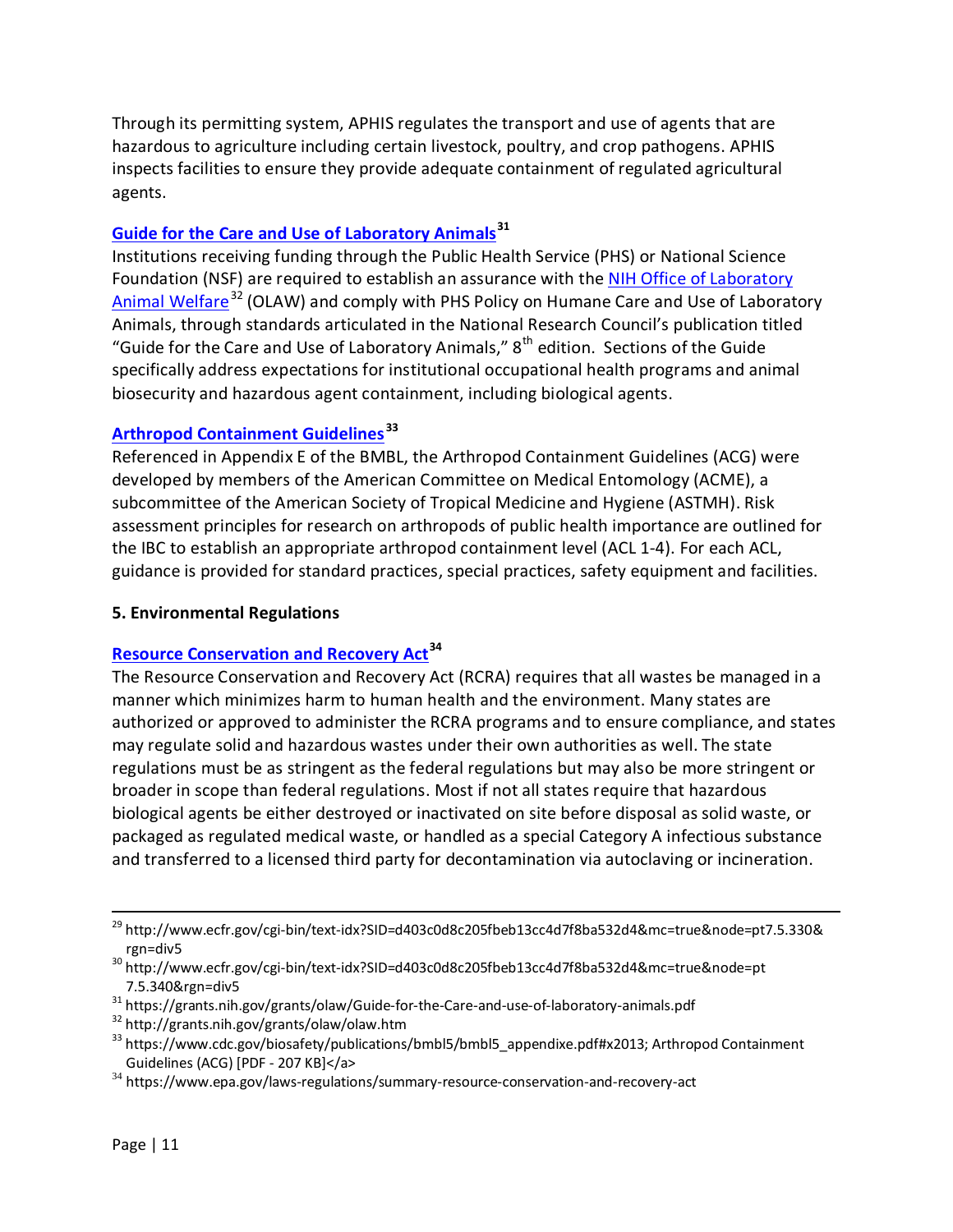#### **6. Transportation and Import/Export Regulations**

#### **Department of Transportation (DOT) Hazardous Materials Regulations [\(49 CFR 171-180](http://www.ecfr.gov/cgi-bin/text-idx?SID=1dc274f19ef86ae0f2f465dba9ce8697&mc=true&tpl=/ecfrbrowse/Title49/49CIsubchapC.tpl)[35](#page-12-0))**

The transportation of infectious substances is regulated by the DOT Hazardous Materials Regulations. These regulations detail specific measures to ensure that infectious substances are shipped safely, and articulate the requirements for the transportation of infectious substances including cover packaging, marking, labelling, documentation, security, and incident reporting.

#### **HHS CDC Import Permit Regulations [\(42 CFR Section 71.54](http://www.ecfr.gov/cgi-bin/text-idx?SID=d403c0d8c205fbeb13cc4d7f8ba532d4&mc=true&node=pt42.1.71&rgn=div5%23se42.1.71_154)[36](#page-12-1))**

Permits are required for the import of infectious biological agents, infectious substances, and vectors of human disease into the United States, excluding those items listed under 42 CFR 71.54(f) (i.e. select agents listed in  $42$  CFR Part 73<sup>[37](#page-12-2)</sup> whose importation has been authorized in accordance with [42 CFR 73.16](http://www.ecfr.gov/cgi-bin/text-idx?SID=1ff7f4a39d416cc3c21f85096c064a19&mc=true&node=se42.1.73_116&rgn=div8)<sup>[38](#page-12-3)</sup> or  $9$  CFR 121.16<sup>[39](#page-12-4)</sup>). The regulations require importers to implement biosafety measures commensurate with the hazard posed by the infectious biological agent, infectious substance, and/or vector to be imported, and the level of risk given its intended use.

#### **The Export Administration Regulations [\(15 CFR 730-774](http://www.ecfr.gov/cgi-bin/text-idx?SID=1dc274f19ef86ae0f2f465dba9ce8697&mc=true&tpl=/ecfrbrowse/Title15/15CVIIsubchapC.tpl)[40](#page-12-5))**

The Export Administration Regulations (administered by the DOC Bureau of Industrial Security) set the rules for the control of export and re-export of commodities including certain biological materials.

#### **7. Biotechnology Regulations**

#### **Coordinated Framework for Regulation of Biotechnology [\(51 FR 23302](https://www.epa.gov/sites/production/files/2017-01/documents/2017_coordinated_framework_update.pdf)[41](#page-12-6))**

The Coordinated Framework is intended to provide a comprehensive federal regulatory system to ensure the safety of biotechnology research and products. The Coordinated Framework describes the regulatory policies of the Food and Drug Administration (FDA), USDA APHIS, OSHA and the Environmental Protection Agency (EPA) and the research policies of the NIH, EPA, USDA, and National Science Foundation (NSF).

<span id="page-12-0"></span><sup>35</sup> http://www.ecfr.gov/cgi-bin/text-idx?SID=1dc274f19ef86ae0f2f465dba9ce8697&mc=true&tpl=/ecfrbrowse /Title49/49CIsubchapC.tpl  $\ddot{\phantom{a}}$ 

<span id="page-12-1"></span><sup>36</sup> http://www.ecfr.gov/cgi-bin/text-idx?SID=d403c0d8c205fbeb13cc4d7f8ba532d4&mc=true&node=pt42.1.71 &rgn=div5#se42.1.71\_154

<span id="page-12-2"></span><sup>37</sup> http://www.ecfr.gov/cgi-bin/text-idx?SID=d403c0d8c205fbeb13cc4d7f8ba532d4&mc=true&node=pt

<span id="page-12-3"></span><sup>42.1.73&</sup>amp;rgn=div5<br><sup>38</sup> http://www.ecfr.gov/cgi-bin/text-idx?SID=1ff7f4a39d416cc3c21f85096c064a19&mc=true&node=se 42.1.73\_116&rgn=div8 39 http://www.ecfr.gov/cgi-bin/text-idx?SID=d403c0d8c205fbeb13cc4d7f8ba532d4&mc=true&node=pt

<span id="page-12-4"></span><sup>9.1.121&</sup>amp;rgn=div5

<span id="page-12-5"></span><sup>40</sup> http://www.ecfr.gov/cgi-bin/text-idx?SID=1dc274f19ef86ae0f2f465dba9ce8697&mc=true&tpl=/ecfrbrowse/ Title15/15CVIIsubchapC.tpl

<span id="page-12-6"></span><sup>41</sup> https://www.epa.gov/sites/production/files/2017-01/documents/2017\_coordinated\_framework\_update.pdf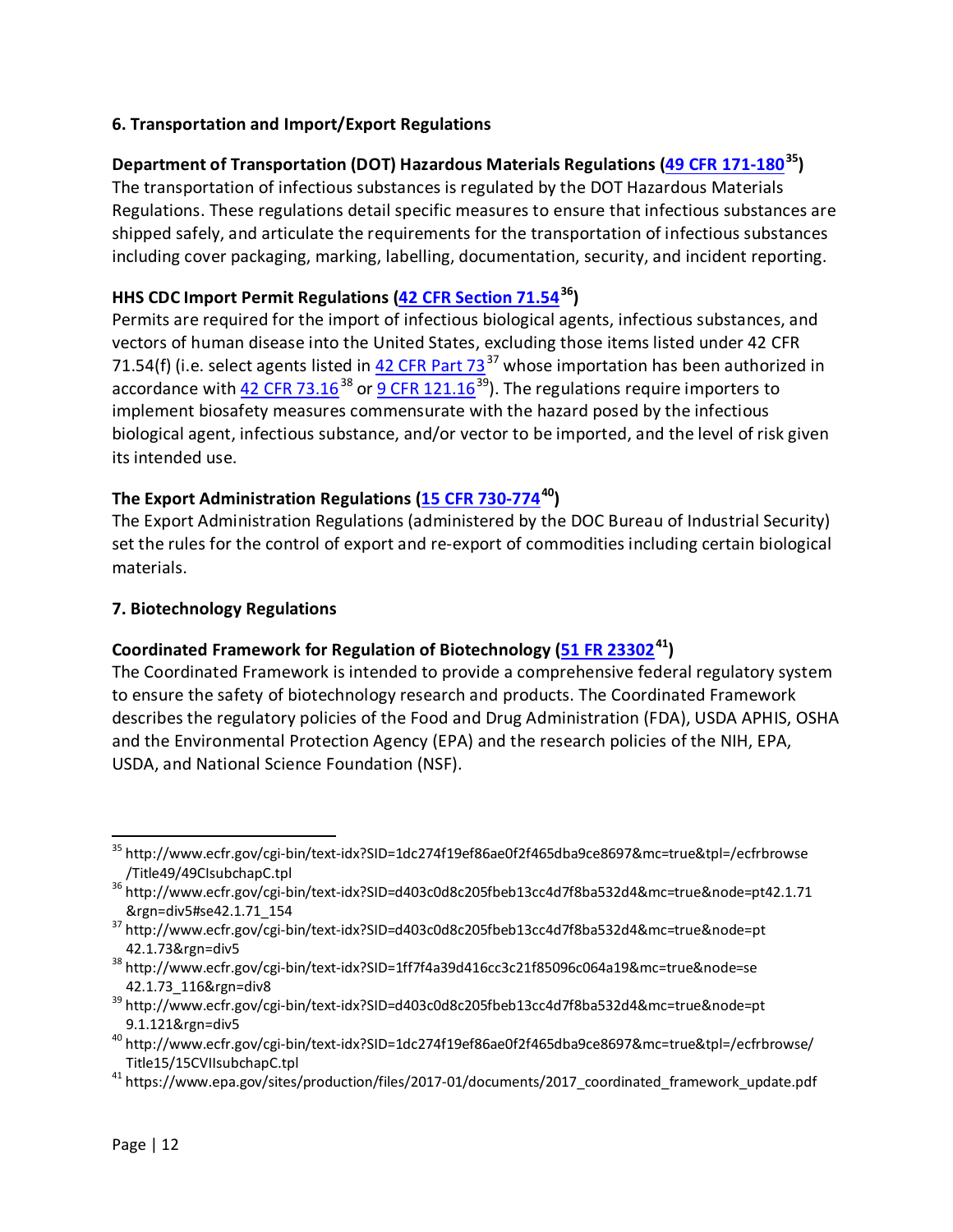# **E. Biosafety Oversight Framework at the Institutional Level**

Under the *NIH Guidelines*, all institutions that receive support for research subject to the *NIH Guidelines* are required to establish policies for the safe conduct of such research. A key institutional responsibility is the establishment of an IBC. The IBC is the locus of biosafety oversight at the local level and is responsible for the review and approval of research subject to the *NIH Guidelines*, which includes ensuring appropriate biosafety provisions are in place for the safe conduct of the research. All institutions conducting research subject to the *NIH Guidelines* must register their IBC with the NIH OSP.

IBCs conduct a risk assessment of proposed research with biohazardous materials and infectious agents and develop risk management plans. The IBCs are also responsible for ongoing oversight of the safety of the research, and for ensuring that all laboratory personnel are appropriately trained to conduct the research safely. On behalf of their institutions, the IBCs also adopt institutional safety, security, and emergency response plans. While the *NIH Guidelines* specify that IBCs must have oversight over recombinant and synthetic nucleic acid molecule research, the vast majority of IBCs are charged by their institutions to have a much broader purview, and most also review research with other biohazardous agents at the institution $42$ .

Under the *NIH Guidelines*, institutions conducting research at high and maximum containment (Biosafety Levels (BSL) 3 and 4) must also appoint a Biological Safety Officer (BSO). The vast majority of institutions registered with NIH OSP have appointed a BSO even if they are only conducting work at lower containment levels. The BSO is responsible for periodic inspections to ensure laboratory safety standards are rigorously followed, providing technical advice to investigators on laboratory biosafety and biosecurity, and developing emergency plans for responding to research related accidents and incidents.

Principal investigators also have a number of biosafety oversight responsibilities for ensuring the safety of the research conducted in the laboratory. Investigators are expected to be knowledgeable about and comply with all biosafety regulations and requirements. They are ultimately responsible for ensuring their laboratory personnel are appropriately trained on working safely with all biological hazards and are employing appropriate biosafety and containment practices to protect the laboratory staff, the public, and the environment.

Other institutional oversight committees are also involved in the governance of life sciences research and their oversight responsibilities may include elements of biosafety and biosecurity. These include Institutional Animal Care and Use Committees (IACUC) and Environmental Health and Safety Committees.

<span id="page-13-0"></span><sup>&</sup>lt;sup>42</sup> Hackney RW, Jr., Myatt TA, Gilbert K, Caruso RR, Simon SL. <u>Current trends in institutional biosafety committee</u> [practices.](http://journals.sagepub.com/doi/pdf/10.1177/153567601201700103) Applied Biosafety. 2012; 17(1):11–8. Available at: http://journals.sagepub.com/doi/pdf/10.1177/153567601201700103  $\overline{a}$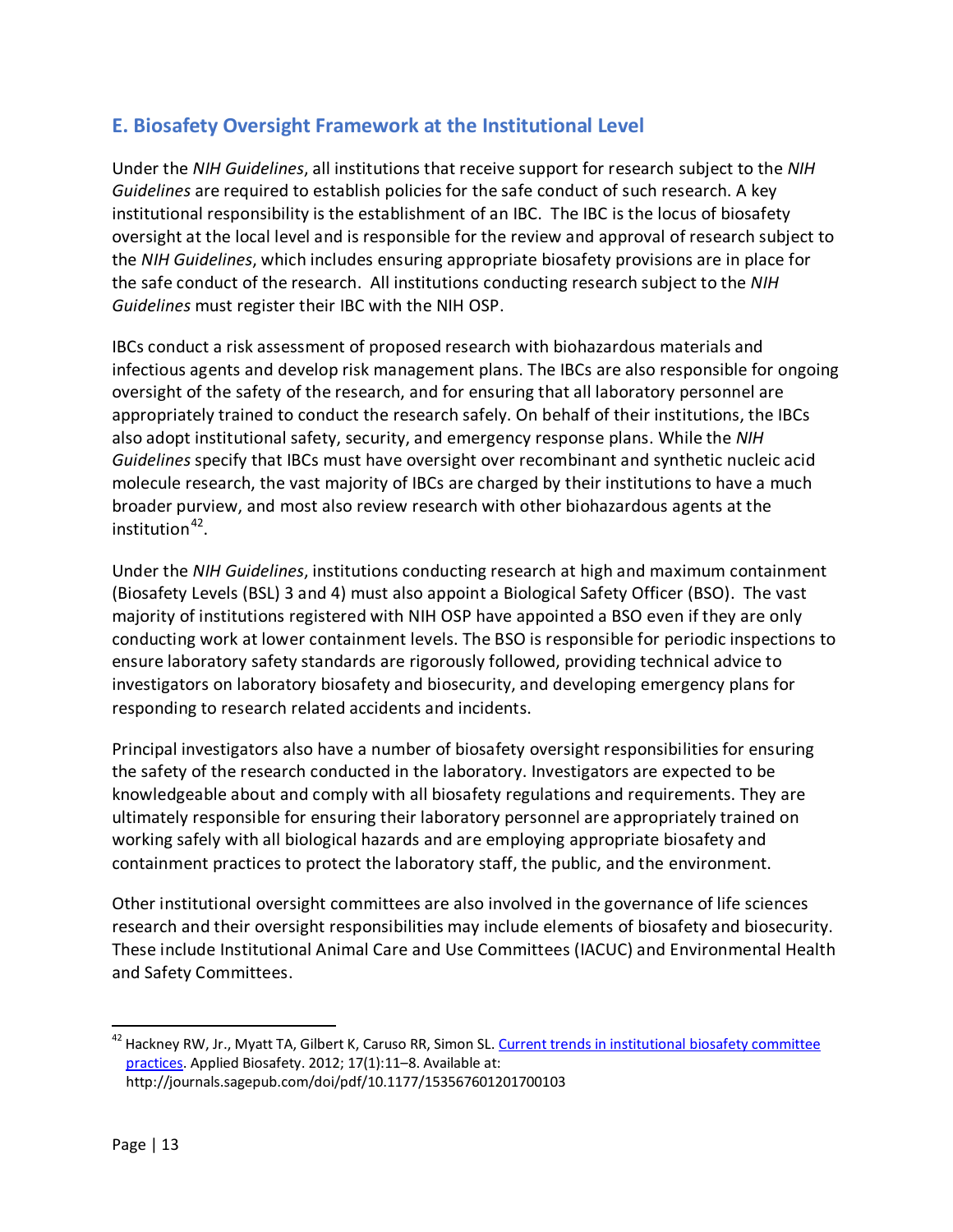The IACUC is a governance committee that is responsible for oversight of the institutional animal care and use program and its components as described in the Public Health Service (PHS) Policy on Humane Care and Use of Laboratory Animals and the *[Guide for the Care and](https://grants.nih.gov/grants/olaw/Guide-for-the-Care-and-use-of-laboratory-animals.pdf)  [Use of Laboratory Animals](https://grants.nih.gov/grants/olaw/Guide-for-the-Care-and-use-of-laboratory-animals.pdf)[43](#page-14-0)*. The committee reviews research protocols for animal welfare concerns and proposes best practices in the care and use of animals in research laboratories. IACUC responsibilities also include the inspection of animal facilities and programs related to the care and use of animals. IACUC protocols generally include information on any biosafety concerns posed by the animal research, and the IBC and IACUC often coordinate their protocol reviews to ensure the biosafety aspects of the research are managed appropriately. The IACUC reports to the Institutional Official (IO) who is a representative of the senior administration at the institution. The IO makes commitments on behalf of the institution to ensure compliance with the PHS policy.

Many institutions also have additional Environmental Safety and Health Committees. The responsibilities of these committees may include development and review of institutional policies on worker health issues as described by OSHA, including: occupational health, chemical safety, use of personal protective equipment, respiratory protection, radiation, and fire safety.

In addition to the various institutional oversight committees, a number of departments or offices within the institution may have responsibilities for ensuring compliance with regulations and requirements. These may include the environmental health and safety department and research compliance office who may have responsibilities including the development of biosafety and biosecurity policies, the conduct of training on the specific biosafety and biosecurity requirements and responsibilities of personnel conducting life sciences research, and the conduct of inspections to ensure standards and practices are adhered to by research personnel.

# **F. Dual Use Research of Concern Oversight at the Institutional Level**

The USG also has policies in place to promote biosecurity and help ensure that life sciences research information, products, and technologies are not misused to threaten public or agricultural health or national security. Institutions that are in receipt of federal funding for life sciences research are subject to the *United States Government Policy for Institutional Oversight of Life Sciences Dual Use Research of Concern* and are required to comply with the policy, which describes the organizational framework for review of research with dual use potential and the oversight of DURC. The policy articulates the governance structure that must be in place at institutions for DURC oversight, including the roles and responsibilities of key individuals at the institution.

A key responsibility of the institution is to establish an Institutional Review Entity (IRE). The IRE is charged with the review and oversight of research subject to the policy, including the conduct

<span id="page-14-0"></span><sup>&</sup>lt;sup>43</sup> https://grants.nih.gov/grants/olaw/Guide-for-the-Care-and-use-of-laboratory-animals.pdf  $\overline{a}$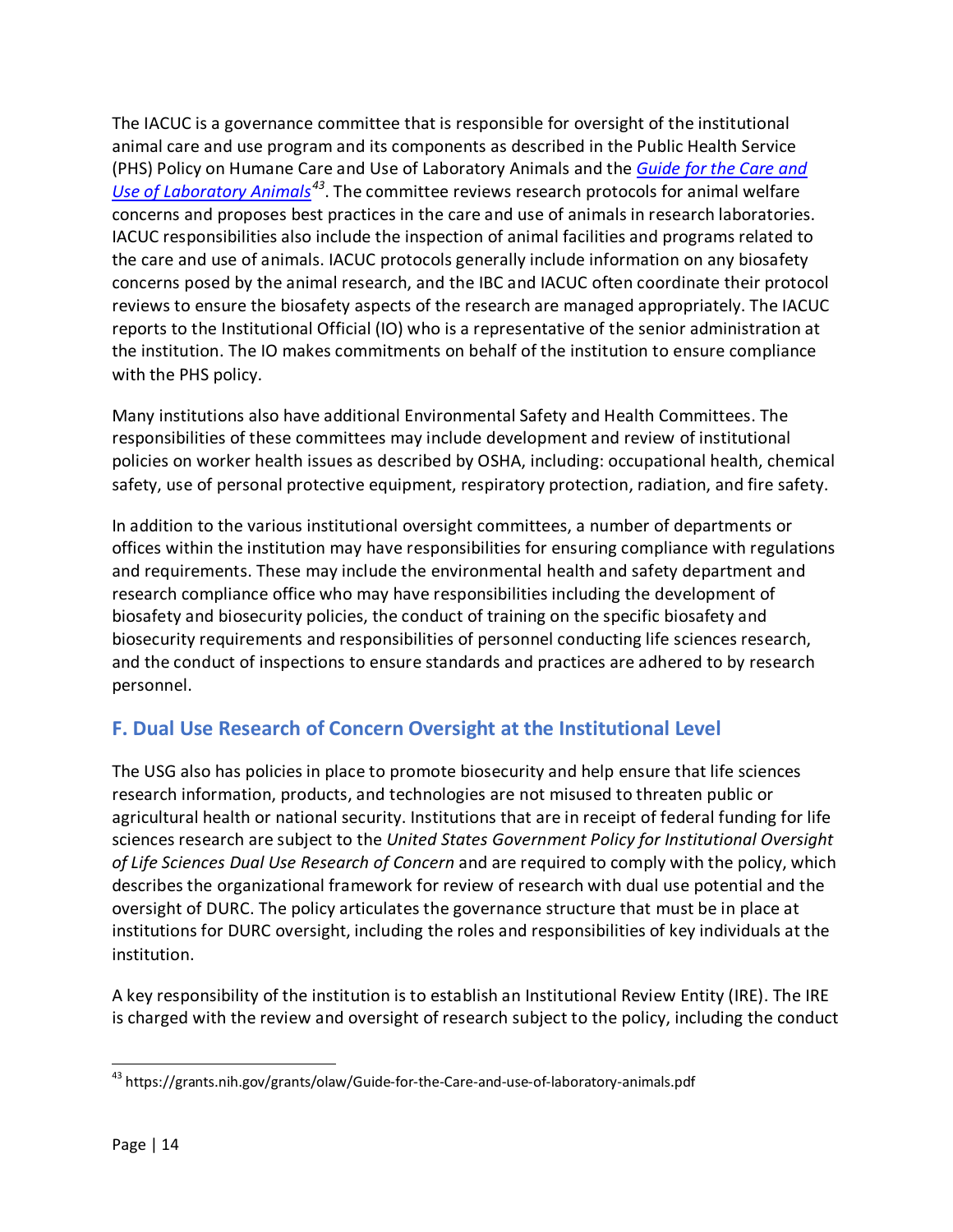of risk assessments for research with DURC potential and the development and implementation of risk mitigation plans as appropriate.

The institution must designate an Institutional Contact for Dual Use Research (ICDUR) to serve as an institutional point of contact for questions regarding compliance with and implementation of the requirements for DURC oversight. The ICDUR also serves as the liaison between the institution and the relevant USG funding agencies who also have oversight responsibilities for DURC.

# **G. Voluntary Laboratory Accreditation Systems and Other Standards Relating To Biosafety and Biosecurity Oversight**

In addition to the Federal regulations and guidelines that are in place to ensure that institutions conducting life science research have comprehensive oversight programs in place to ensure compliance with biosafety and biosecurity standards, a number of organizations have developed voluntary accreditation systems and standards to promote best practices which strengthen institutional biosafety and biosecurity programs. Examples of these accreditation programs and voluntary standards are listed below.

## **1. The American Biological Safety Association [\(ABSA International\)](https://absa.org/) [44](#page-15-0)**

ABSA administers a voluntary laboratory biosafety accreditation program for BSL-2, Animal Biosafety Level (ABSL)-2, BSL-3 and ABSL-3 laboratories that are not under the jurisdiction of the SAR. Accreditation will provide entities recognition of excellence and compliance with rigorous standards, while providing facilities guidance in generating processes and policies to create a safer environment for their organization, employees, research animals, and the community.

#### **2. AAALAC [\(Association for Assessment and Accreditation of Laboratory Animal Care](https://www.aaalac.org/)  [International\)](https://www.aaalac.org/) [45](#page-15-1)**

Laboratories with animal facilities housing species governed by the **Animal Welfare Act<sup>[46](#page-15-2)</sup> (AWA)** and may choose to be certified by AAALAC. The accreditation process includes a comprehensive review of animal care and use practices that includes an assessment of the institutional occupational health program and biosafety and biosecurity components.

<sup>&</sup>lt;sup>44</sup> https://absa.org/  $\overline{a}$ 

<span id="page-15-1"></span><span id="page-15-0"></span><sup>45</sup> https://www.aaalac.org/

<span id="page-15-2"></span><sup>46</sup> https://www.nal.usda.gov/awic/animal-welfare-act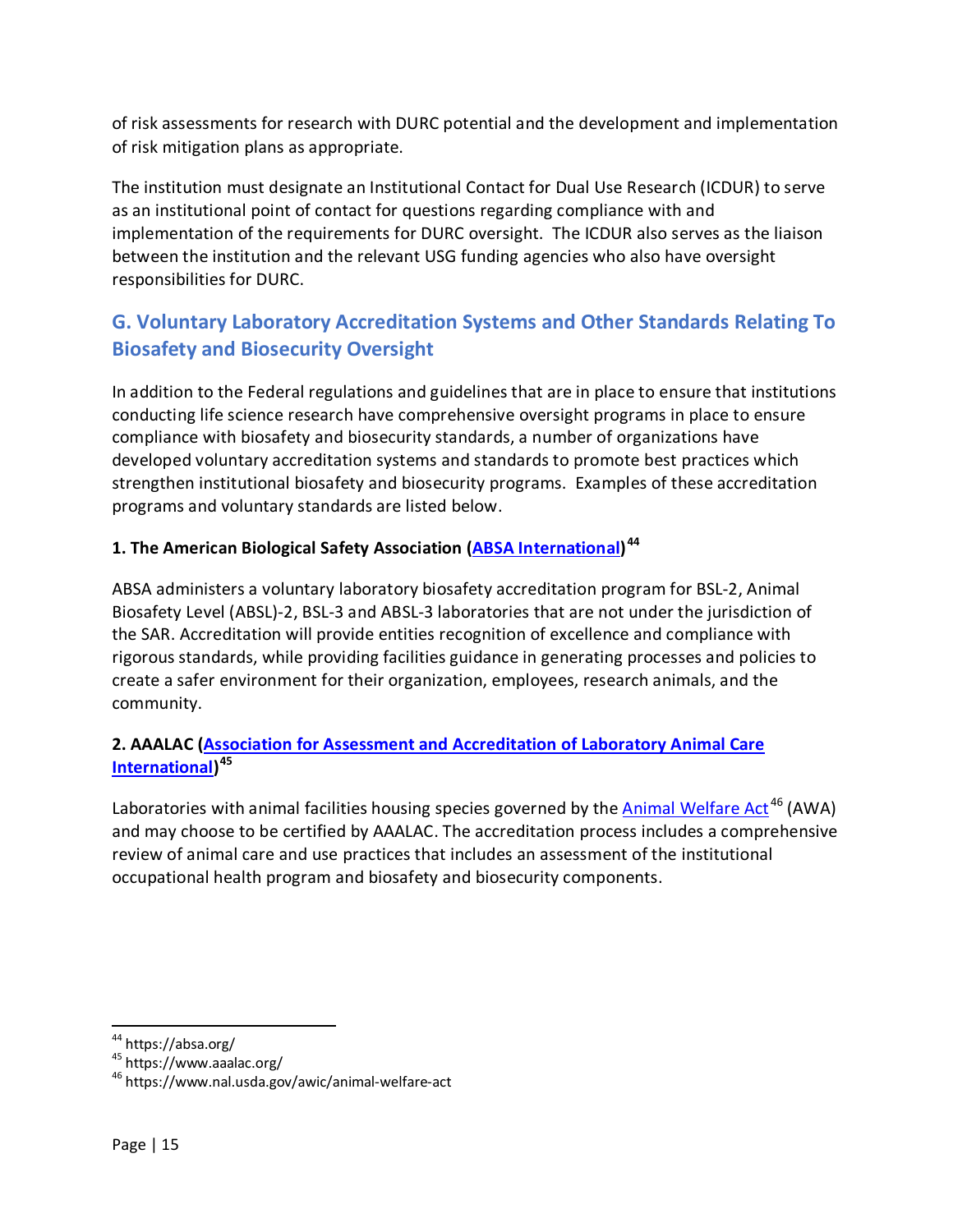## **3. [American Association for Laboratory Accreditation](https://www.a2la.org/appsweb/medical.cfm?fieldpk=17&title=Clinical%20Laboratory%20Accreditation%20Program&certno=0.17&explain=medical)[47](#page-16-0)**

The American Association for Laboratory Accreditation evaluates laboratory safety and security in the context of a broad laboratory quality management system.

#### **4. Clinical Laboratory Improvement Amendments [\(CLIA\)](https://www.cms.gov/Regulations-and-Guidance/Legislation/CLIA/index.html?redirect=/Clia/) [48](#page-16-1)**

The Centers for Medicare & Medicaid Services (CMS) regulates all laboratory testing (except research) performed on humans in the U.S. through the CLIA program. The Division of Laboratory Services, within the Survey and Certification Group, under the Center for Clinical Standards and Quality (CCSQ) has the responsibility for implementing the CLIA program. The objective of the CLIA program is to ensure quality laboratory testing. Laboratories with clinical components must comply with CLIA for accreditation purposes. The accreditation process contains both biosafety and biosecurity components.

#### **5. CDC and Association of Public Health Laboratories (APHL) Guidelines**

#### **[Guidelines for Biosafety Laboratory Competency](https://www.cdc.gov/mmwr/preview/mmwrhtml/su6002a1.htm)[49](#page-16-2)**

These guidelines for biosafety laboratory competency outline the essential skills, knowledge, and abilities required for working with biologic agents at the three highest biosafety levels (BSL 2, 3, and 4). The competencies are tiered to a worker's experience at three levels: entry level, mid level (experienced), and senior level (supervisory or managerial positions).

#### **[Competency Guidelines for Public Health Laboratory Professionals](http://www.cdc.gov/mmwr/preview/mmwrhtml/su6401a1.htm)[50](#page-16-3)**

These competency guidelines outline the knowledge, skills, and abilities necessary for public health laboratory (PHL) professionals to deliver the core services of PHLs efficiently and effectively. The domain areas include Security, Emergency Management and Response, General Laboratory Practices, and Safety.

#### **6. [ISO 35001:](http://www.iso.org/iso/home/store/catalogue_tc/catalogue_detail.htm?csnumber=66154) Biorisk Management for Laboratories and Other Related Organizations[51](#page-16-4)**

The ISO (International Organization for Standardization) 35001 work product is being developed based on content contained within CEN (European Committee for Standardization) Workshop Agreement [\(CWA\) 15793 Laboratory Biorisk Management](https://absa.org/wp-content/uploads/2017/01/CWA15793_Feb2008.pdf)<sup>52</sup>, the first internationally recognized management framework to specifically address hazards associated with biomedical and microbiological laboratories at all biocontainment levels. The CWA 15793 outlines a "plan-docheck-act" systems-oriented management approach to enable an organization to identify,

<span id="page-16-0"></span><sup>47</sup> https://www.a2la.org/appsweb/medical.cfm?fieldpk=17&title=Clinical%20Laboratory%20Accreditation% 20Program&certno=0.17&explain=medical  $\overline{a}$ 

<span id="page-16-1"></span><sup>48</sup> https://www.cms.gov/Regulations-and-Guidance/Legislation/CLIA/index.html?redirect=/Clia/

<span id="page-16-2"></span><sup>49</sup> https://www.cdc.gov/mmwr/preview/mmwrhtml/su6002a1.htm

<span id="page-16-3"></span><sup>50</sup> http://www.cdc.gov/mmwr/preview/mmwrhtml/su6401a1.htm

<span id="page-16-4"></span> $51$  http://www.iso.org/iso/home/store/catalogue\_tc/catalogue\_detail.htm?csnumber=66154

<span id="page-16-5"></span><sup>52</sup> https://absa.org/wp-content/uploads/2017/01/CWA15793\_Feb2008.pdf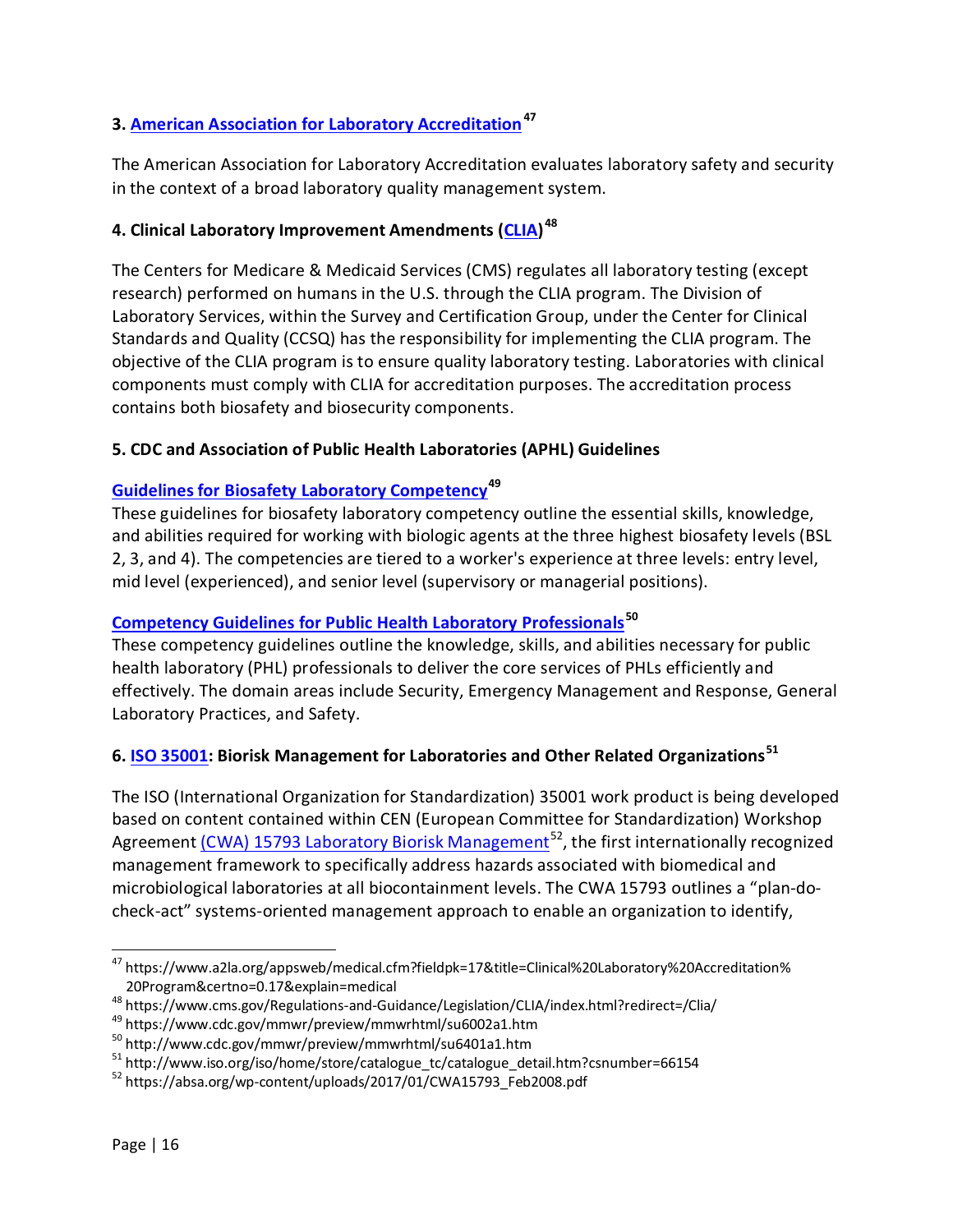monitor, and control the laboratory biosafety and biosecurity aspects of its operations. As such, CWA 15793 is used by multiple organizations for implementation in diagnostic, clinical and research biomedical laboratories, and for outreach and education on best practices in the laboratory biorisk management process.

Other initiatives that help organizations to promote robust safety programs at the institutional level include a guidance document issued by the Association of Public and Land Grant Universities Council on Research Task Force on Laboratory Safety entitled "A Guide To Implementing [A Safety Culture In Our](http://www.aplu.org/library/safety-culture/file) Universities<sup>[53](#page-17-0)</sup>," which provides recommendations and guidance on strategies to enhance the culture of laboratory safety and calls on institutions to commit to improving the culture of safety. A laboratory safety webinar based on the guidance document is also offered.

#### **7. [Compendium of Veterinary Standard Precautions](http://www.nasphv.org/Documents/VeterinaryStandardPrecautions.pdf) [54](#page-17-1)**

The National Association of State Public Health Veterinarians developed this guidance to minimize transmission of zoonotic pathogens to veterinary personnel.

## **H. Conclusions**

The US has a comprehensive framework for biosafety and biosecurity oversight. Extensive Federal regulations and guidelines exist to protect the safety and security of laboratory workers, the public, agriculture, and the environment. These Federal requirements are supplemented by numerous voluntary accreditation systems and standards that promote best practices to strengthen institutional biosafety and biosecurity programs. Institutions conducting life sciences research should have in place governance structures that ensure compliance with Federal biosafety and biosecurity requirements and guidelines. These structures may include a number of institutional oversight committees such as the IBC and the IRE. A number of institutional offices and departments are also responsible for the day to day activities that ensure compliance such as the conduct of inspections and training. Senior institutional officials also have responsibilities, not only for ensuring compliance in specific roles such as the Responsible Official at institutions subject to the SAR, but also for promoting and supporting biosafety and biosecurity broadly across their institutions.

Regulations or guidelines alone cannot ensure safe, secure, and responsible practices in the laboratory. Building a culture of biosafety and biosecurity involves achieving a congruent set of behaviors, attitudes, and policies that enable a person or an organization to work in a safe and secure manner with biological agents and toxins, and having a process by which individuals and organizations respond appropriately and effectively to biological hazards. [FESAP](http://www.phe.gov/s3/Documents/fesap.pdf)  [Recommendation 1.1](http://www.phe.gov/s3/Documents/fesap.pdf)<sup>[55](#page-17-2)</sup> was to create and strengthen a culture that emphasizes biosafety,

<sup>&</sup>lt;sup>53</sup> http://www.aplu.org/library/safety-culture/file  $\overline{a}$ 

<span id="page-17-1"></span><span id="page-17-0"></span><sup>54</sup> http://www.nasphv.org/Documents/VeterinaryStandardPrecautions.pdf

<span id="page-17-2"></span><sup>55</sup> http://www.phe.gov/s3/Documents/fesap.pdf